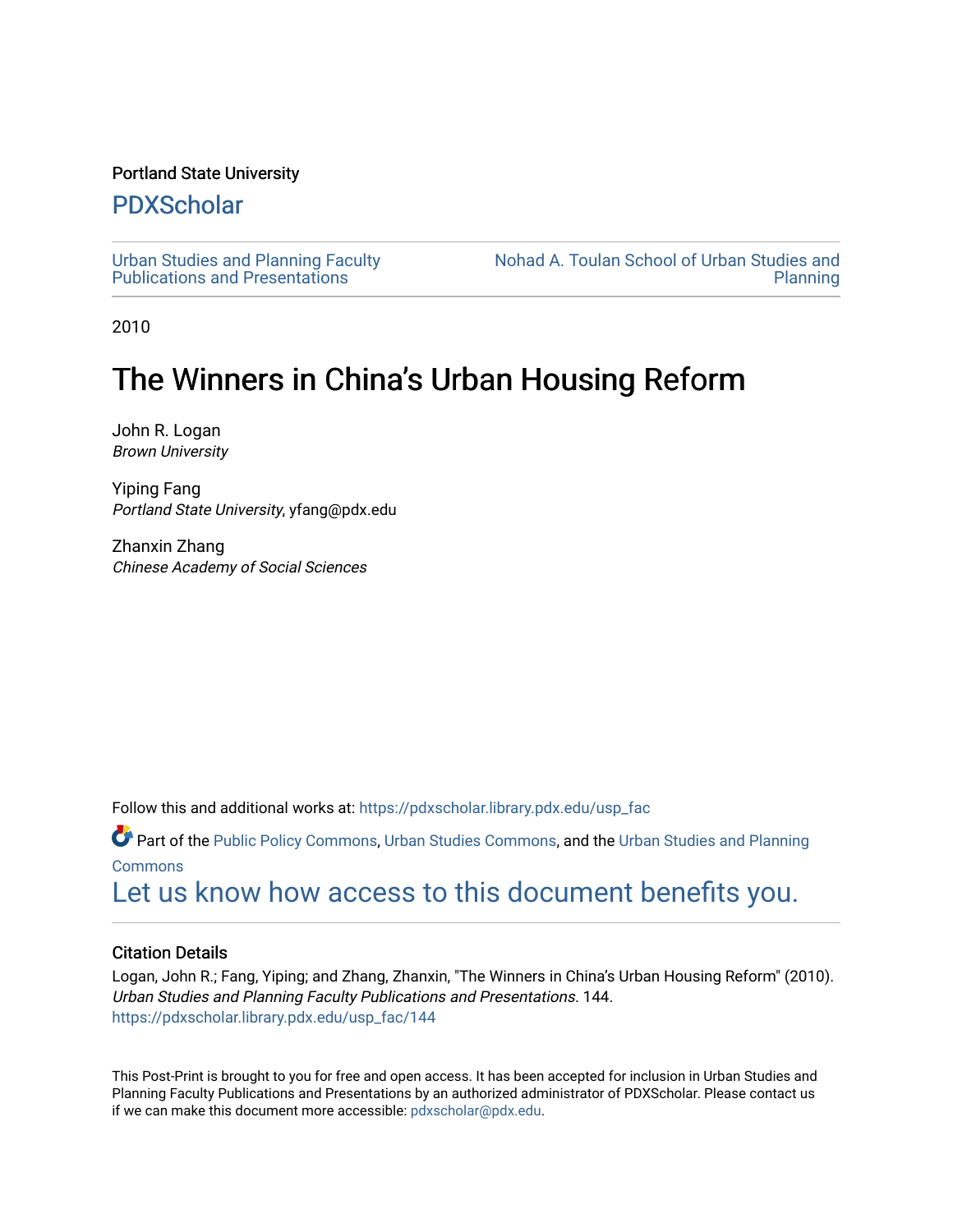Published in final edited form as: Hous Stud. 2010 ; 25(1): 101–117. doi:10.1080/02673030903240660.

## **The Winners in China's Urban Housing Reform**

#### **John R. Logan**\* , **Yiping Fang**\*\*, and **Zhanxin Zhang**†

\*Brown University, Sociology, Providence, USA \*\*IHS, Erasmus University, Rotterdam, The Netherlands †Chinese Academy of Social Science, Beijing, China

#### **Abstract**

Housing reform in China has proceeded on two tracks: privatization of public housing and development of a new private housing sector. During this period of transition, rents have remained relatively low in the remaining public housing, and purchase prices offered to occupants of public housing have been well below market prices. Although these rents and prices are partly based on known formulas, there is considerable variability in how much people pay for similar apartments. This study uses 2000 Census data to estimate the housing subsidy received by the remaining renters in the public sector and purchasers of public housing, based on private sector prices for housing of comparable quality and size. The paper also analyzes variation in the estimated discount from market prices that these people receive. The findings show that the biggest winners in China's transition from socialist housing allocation are those who were favored in the previous system, based on such factors as residence status, education and occupation.

#### **Keywords**

Comparative housing; housing privatization; housing tenure; China

#### **Introduction**

In the early 1980s the Chinese Government announced that the national policy of economic reform would be extended to the housing sector, first by raising public housing rents to market prices and then by privatizing housing production and consumption. These changes would radically change a system in which most urban residents relied on their work units or on municipal housing authorities to provide shelter at highly subsidized rents (Logan *et al.*, 1999). Indeed, an apartment allocated by a person's employer was almost free, but it was also likely to be small, poorly equipped and hard to obtain. Reform could require people to pay more for housing (compensated only partly by rising wage levels), but it could also spur investment in a housing stock that had fallen far behind people's needs (Kosareva & Struyk,

**Publisher's Disclaimer:** Full terms and conditions of use: <http://www.tandfonline.com/page/terms-and-conditions>

<sup>© 2010</sup> Taylor & Francis

Correspondence Address: John R. Logan, Brown University, Sociology, Box 1916, Brown University, Providence 02912, USA. john\_logan@brown.edu.

This article may be used for research, teaching, and private study purposes. Any substantial or systematic reproduction, redistribution, reselling, loan, sub-licensing, systematic supply, or distribution in any form to anyone is expressly forbidden.

The publisher does not give any warranty express or implied or make any representation that the contents will be complete or accurate or up to date. The accuracy of any instructions, formulae, and drug doses should be independently verified with primary sources. The publisher shall not be liable for any loss, actions, claims, proceedings, demand, or costs or damages whatsoever or howsoever caused arising directly or indirectly in connection with or arising out of the use of this material.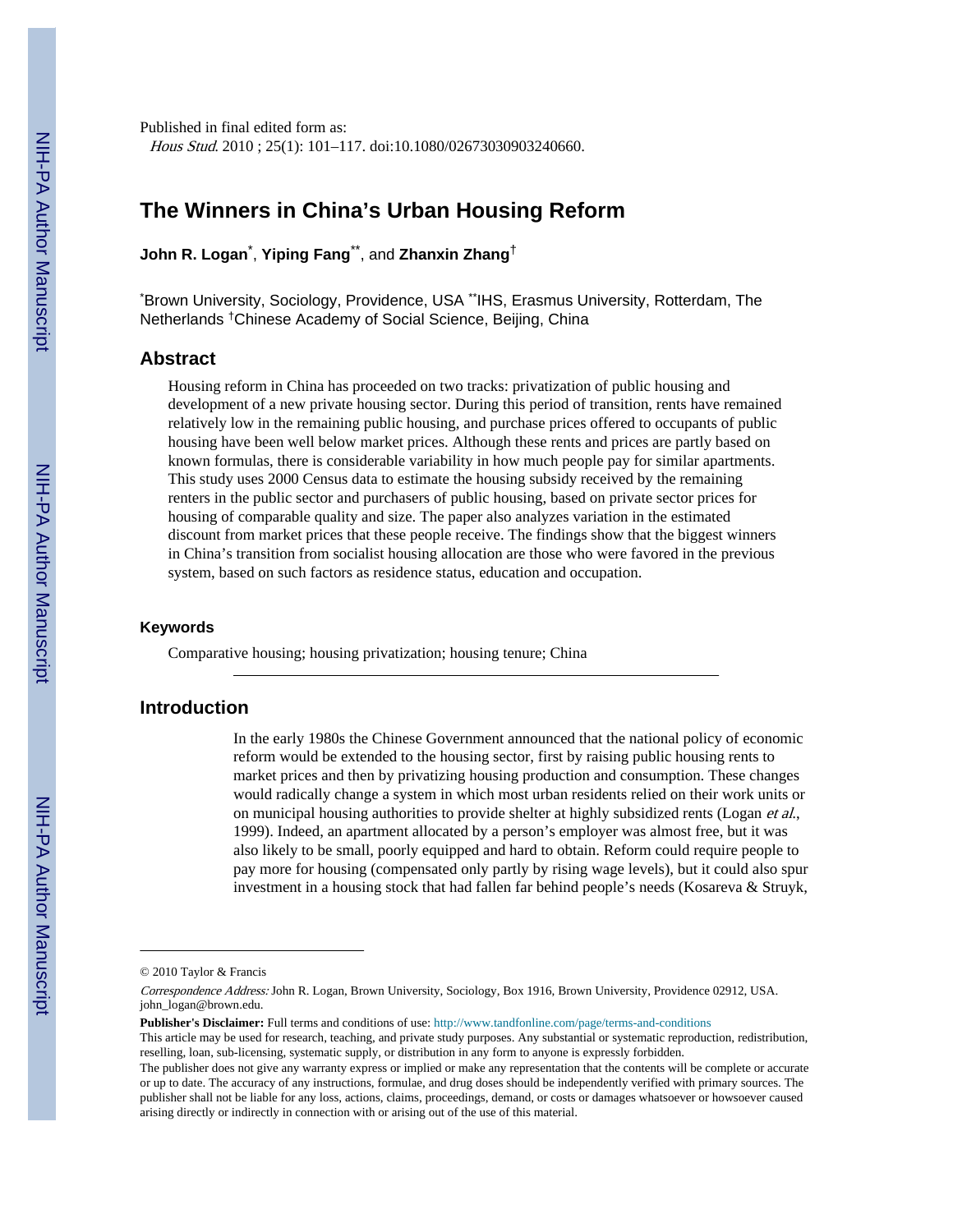1993; World Bank, 1992). And it also had the potential to weaken workers' lifelong dependency on their employers.

More than two decades later, it is possible to evaluate the privatization process and in particular to investigate its distributive consequences. Not surprisingly, the transition to a market system has been only partial. Indeed, there is an emerging private rental housing market due to the increasing labor mobility and rapid economic development. The growth of a new affluent class of entrepreneurs and professionals has also supported an expansion of housing construction for sale at market prices. Yet a considerable (if declining) share of public housing continues to be occupied by renters, and purchasers of public housing have been highly subsidized. This means that there are effectively at least two types of system operating today in China. Sato (2006) describes these as an 'internal' market that has developed from within the welfare system and an 'open' market that is still being created. It is unclear how long the system will continue in this transitional phase, or at what point people will be making housing choices largely in terms of the standard market criteria of price, quality and location.

In the meantime the type of housing that people live in depends not only on their market resources but also—and in fact mostly—on their position in the pre-reform system. Similar to the experience in several other countries, privatization of public housing took the form of transferring ownership to tenants. In the Chinese case this had to be accomplished in an economy where most people had little access to capital, with only the beginning of a system of home mortgages and no recent history of market pricing. Privatization had to be subsidized, while public rental housing continued to be priced below market levels.

This paper examines who were the winners in this particular phase of China's 'marketization' policy. This question is pursued through analysis of Census micro-level data in the year 2000 from eight major cities that include information on types of housing tenure, various measures of quality and cost. Concretely, the paper asks who is paying less for better housing by virtue of state subsidy?

Similar questions have been raised in other countries where public housing underwent privatization. It has been widely reported that the privatization of public housing in Eastern Europe and the Russian Federation after 1990 represented substantial transfers of wealth in the form of giveaways and discounted sales of public housing apartments to sitting tenants. Discounted sales and the free transfer of public housing to sitting tenants are rationalized as enabling strategies that restore housing market demand and increase mobility and housing choice (Angel, 2000). It is also said that the policy is a form of payback for a process of many years when households 'financed capital subsidies for past investment with forced savings through the wage repression mechanism' (Buckley, 1996, p. 40). However, since not all citizens benefit from the privatization policy, it is essential to evaluate more carefully the distributional impacts.

Kosareva & Struyk (1993, p. 97) note that evidently 'housing privatization potentially involves an enormous transfer of wealth to individual households'. In major Russian cities in 1992, for example, they estimated the market value of an average public housing unit at more than six times the average annual family income. To achieve rapid privatization the prices were highly subsidized. For example, in Hungary approximately 35 per cent of the public housing stock existing in 1990 had been privatized by 1993 at prices between 15 per cent and 40 per cent of market value (Hegedüs & Tosics, 1994). Pickvance (1994, pp. 435– 436) points out that in Hungary even before privatization of public housing those persons with higher occupational status benefited from both the original socialist system and the expansion of the private housing stock: first by being allocated the most attractive state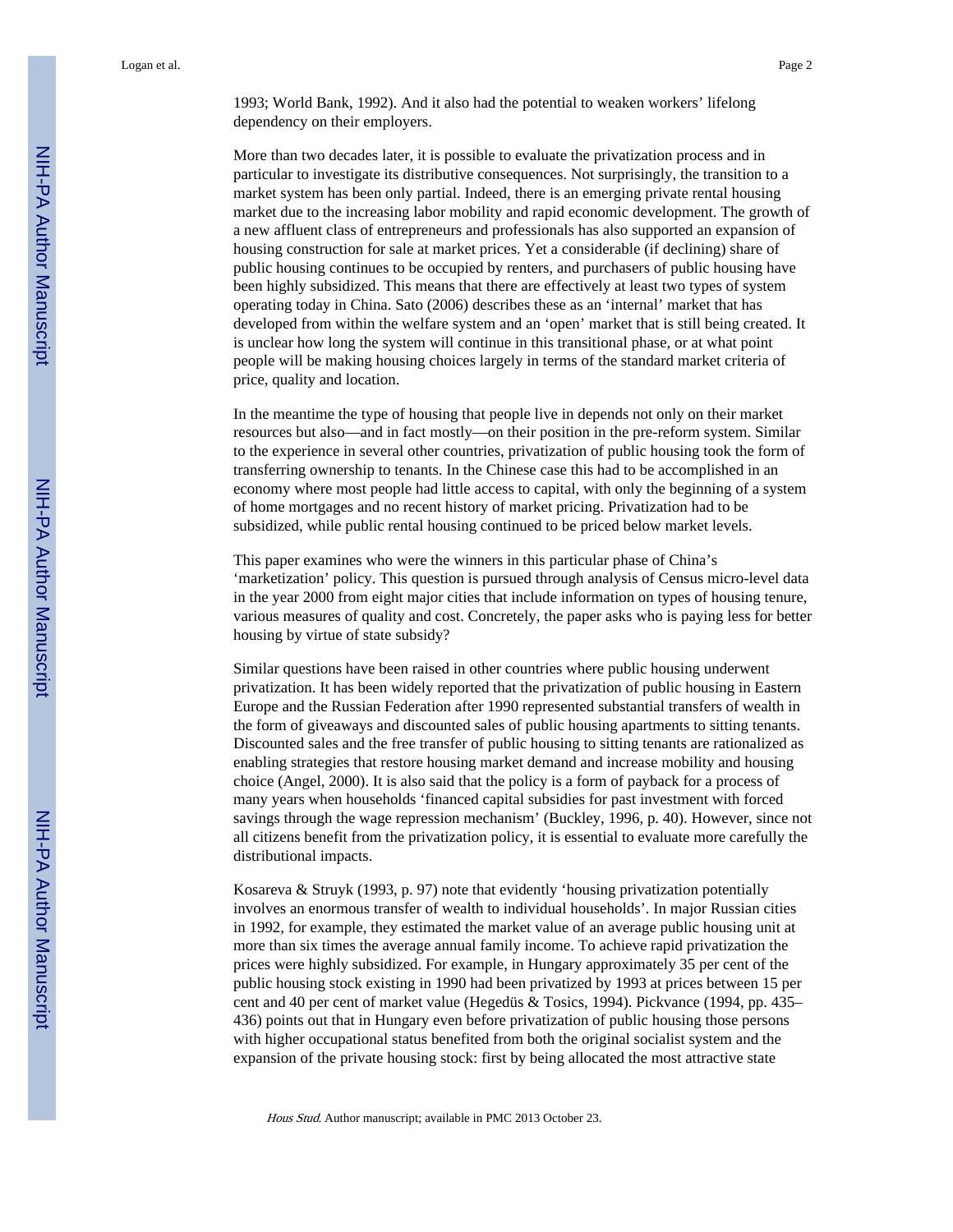housing, then by cashing in on the value of these apartments by selling occupancy rights to new tenants, and finally by purchasing on favorable terms in the private sector. Kosareva & Struyk (1993) make a similar evaluation for Russia, that higher-income households occupied the more valuable public housing and (since prices were only modestly adjusted for quality and in any case were much lower than market valuation) therefore received larger transfers of wealth through privatization. Other research suggests that the impacts varied by country. Yemtsov (2007), for example, studies three countries, Russia, Serbia and Poland. His findings suggest that public housing privatization strongly increased wealth inequality in Russia and Serbia, but resulted in less wealth inequality in Poland. Yemtsov argues that the impact of privatization depends on two factors at the national level—the size of the privatized stock and the policies that countries put in place to promote homeownership.

Cheap prices do not necessarily make a good investment. The actual value of public housing depends in large part on the quality of initial construction and need for repair. In Britain, for example, sometimes the better units were sold and the low-quality units had no takers. In other cases low-income families, lured by the prospect of homeownership, took on loan burdens that they could not sustain, or they were unable to keep their homes in good repair (Karn & Wolman, 1992). The other side of this question is that many people remain in public rental housing, and it is necessary to ask what is the quality and rental rate for that housing. Again in the British case, it has been argued that local authority housing was 'worth' considerably more than the remaining tenants were paying in rent (Willis & Nicholson, 1991), so those who continued to rent in this sector certainly did better than those who rented in the private sector.

Therefore, in order to evaluate who came out ahead in housing privatization in China, it is necessary to determine what is being paid and what a comparable unit would cost in the private sector. For those who purchase public housing, this is the difference between their purchase price and the prices paid for those who bought private market housing. For those who continue to rent in the public sector, it is the difference between their rents (adjusted for quality) and rents paid by people in the private market.

#### **The Chinese Case**

In comparison to Eastern Europe, where the overall share of state-owned housing at the end of the socialist period was only 28 per cent (Hegedüs & Tosics, 1996), public housing in China was absolutely dominant in urban areas before the reform. Huang (2004) reports that 75 per cent of households were in the public rental housing sector through the socialist period, and the share might be even bigger in large cities (Logan *et al.*, 1999). Because rents were set at extremely low levels (less than 1 per cent of household income according to Wang & Murie (1999)), public housing was heavily subsidized, and one motivation for housing reform was to reduce the burden on municipal and work unit budgets (Yang & Wang, 1995). Housing reform began in 1988 with rent reform, increasing rent to reflect real housing costs. At the same time, a wage adjustment was mandated to provide offsetting compensation to workers. In no case was rent raised more than the cash subsidy. This policy reinforced inequalities between work units without redistributing housing: since rich units can provide more subsidies, they recapture most wage adjustment (World Bank, 1992). The rent increase was later followed by a plan to shift public housing to private ownership and to promote development of market housing. As of 2000, the share of public rental housing nationally was 16.33 per cent, and in Beijing it was 33.82 per cent (Logan *et al.*, 2009), and it has been declining since that time.

A key question for China's policy makers was how to price the sale of public housing. Their approach was to set a standard price of construction in each city, based on floor space, and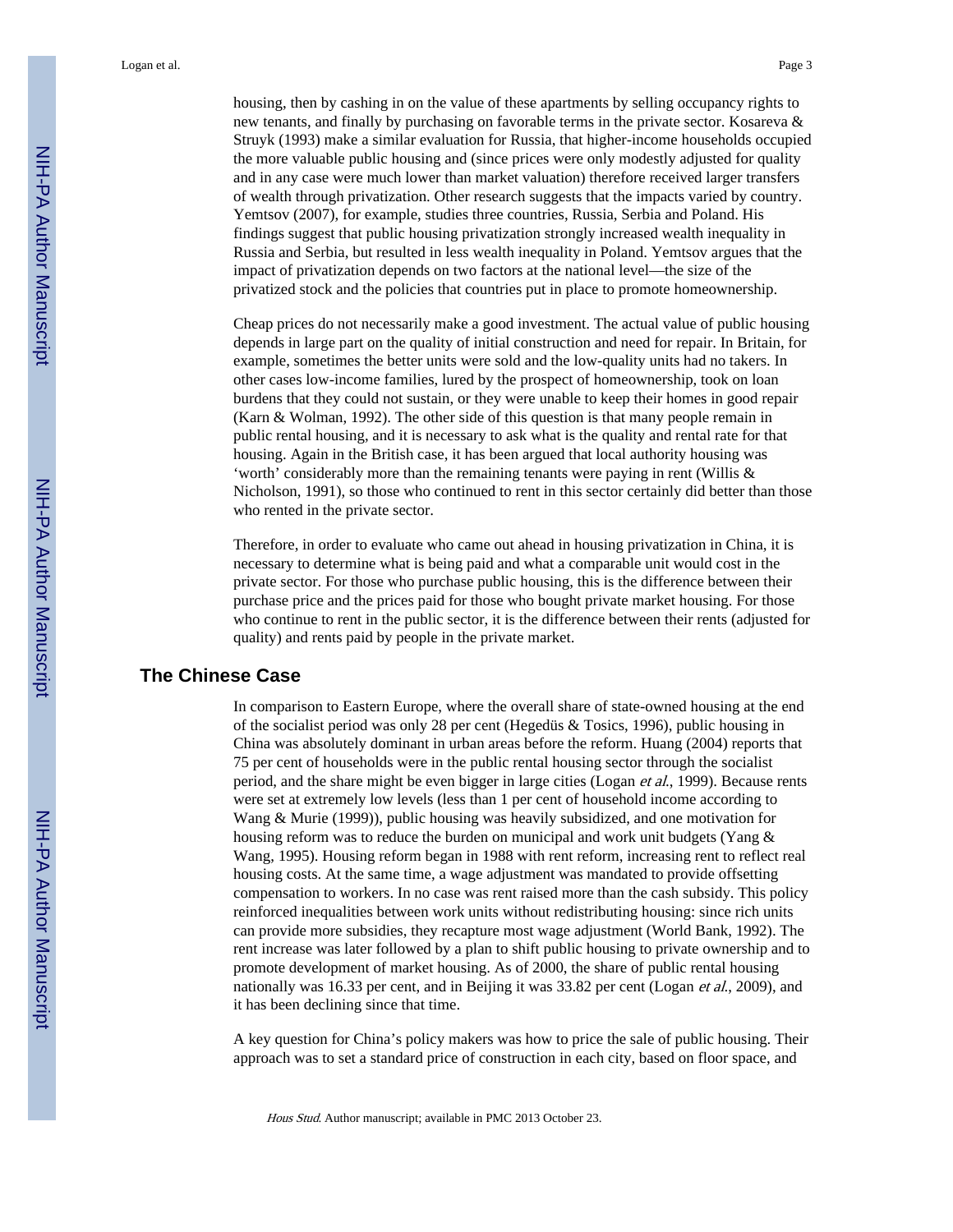to adjust it according to characteristics of the location, the building and the housing unit itself. The discount rate was also adjusted according to characteristics of the purchaser. To illustrate these rules, the paper here describes the pricing formula that was applied to housing controlled by central government institutions in Beijing (for details, see [http://](http://www.ggj.gov.cn/zcfg/zfzdgg/200510/t20051020_2042.htm) [www.ggj.gov.cn/zcfg/zfzdgg/200510/t20051020\\_2042.htm\)](http://www.ggj.gov.cn/zcfg/zfzdgg/200510/t20051020_2042.htm). The most significant locational factor in that scheme was an assessment of land values in the neighborhood, which could vary the price by as much as 30 per cent. Access to shopping, availability of public transportation and other public infrastructure were also taken into account. A building factor adjustment considered such features as the age of the structure (buildings more than 30 years old, for example, were discounted by 30 per cent), building materials, elevators and height. Unit characteristics included which floor the apartment was on (favoring the highest floors in buildings with elevators, and floors 3–4 in buildings without elevators) and the direction faced by bedroom windows (with a 3 per cent discount for west-facing bedrooms).

The amount of subsidy provided under the Beijing Government housing regulations also depended on the employee's job rank. This is routine in China, where since the mid-1950s government regulations have established official standards for housing space that institutionalized cadre privilege (Zhou & Logan, 1996). For the lowest level administrative position (Ke and below), for example, employees were considered qualified for an apartment of 60  $m^2$ . This meant that the tenant would receive a subsidized price on the first 60 m<sup>2</sup>, but would pay the standard price for additional space. A Ju level official, in contrast, qualified for a subsidy on up to  $120 \text{ m}^2$ .

There is considerable variation in how different work units applied rules such as these. The 'standard price' (not a market price) often depended on seniority. Beginning in the 1990s the state introduced a mandatory Housing Provident Fund to which employees were required to contribute a fraction (around 5 per cent) of their salary, matched by the employer, for the purpose of financing a housing purchase (Yeung & Howes, 2006). Employers are required to set up this savings account for employees, and the money in this account can only be withdrawn when the employee buys a house or retires. An additional subsidy provided by many work units is based on the number of years that the person was working prior to establishment of the Housing Provident Fund (and if the spouse was in the same work unit, those years would also be counted). In addition, work units that owned or controlled housing were free to offer different prices for different tenants. But for those who did not work for a government agency and whose work unit controlled no housing, as well as those who could not qualify for any subsidy (i.e. persons who are not employed, or who do not have a local urban registration), privatization offered no benefits.

As a starting point, the study hypothesizes that if there is a benefit to public housing purchase or remaining a public housing renter (compared to purchase or rental in the private market) the benefit will most likely be distributed in a way that mirrors past practices. Thus it is important to document which workers had been favored in housing allocation in the past. Formally housing was a welfare benefit to be distributed based on merit and need. Yet there is considerable evidence that in China, like other socialist countries (Szelenyi, 1983), individuals of higher socio-economic and political status have had privileged access to housing of good quality and at a low cost. Logan *et al.* (1999) showed that housing was allocated partly on the basis of seniority through a continuous process over time of negotiating for larger or better-equipped housing. Income, education and Communist Party membership had positive effects on the size and quality of housing, as did employment in a larger and administratively more powerful work unit. Pan (2004) found that Communist Party membership was associated with larger housing size and higher housing quality in both 1988 and 1995. Davis (2003) showed that workers with more seniority in higherranked work units were more likely to receive better housing.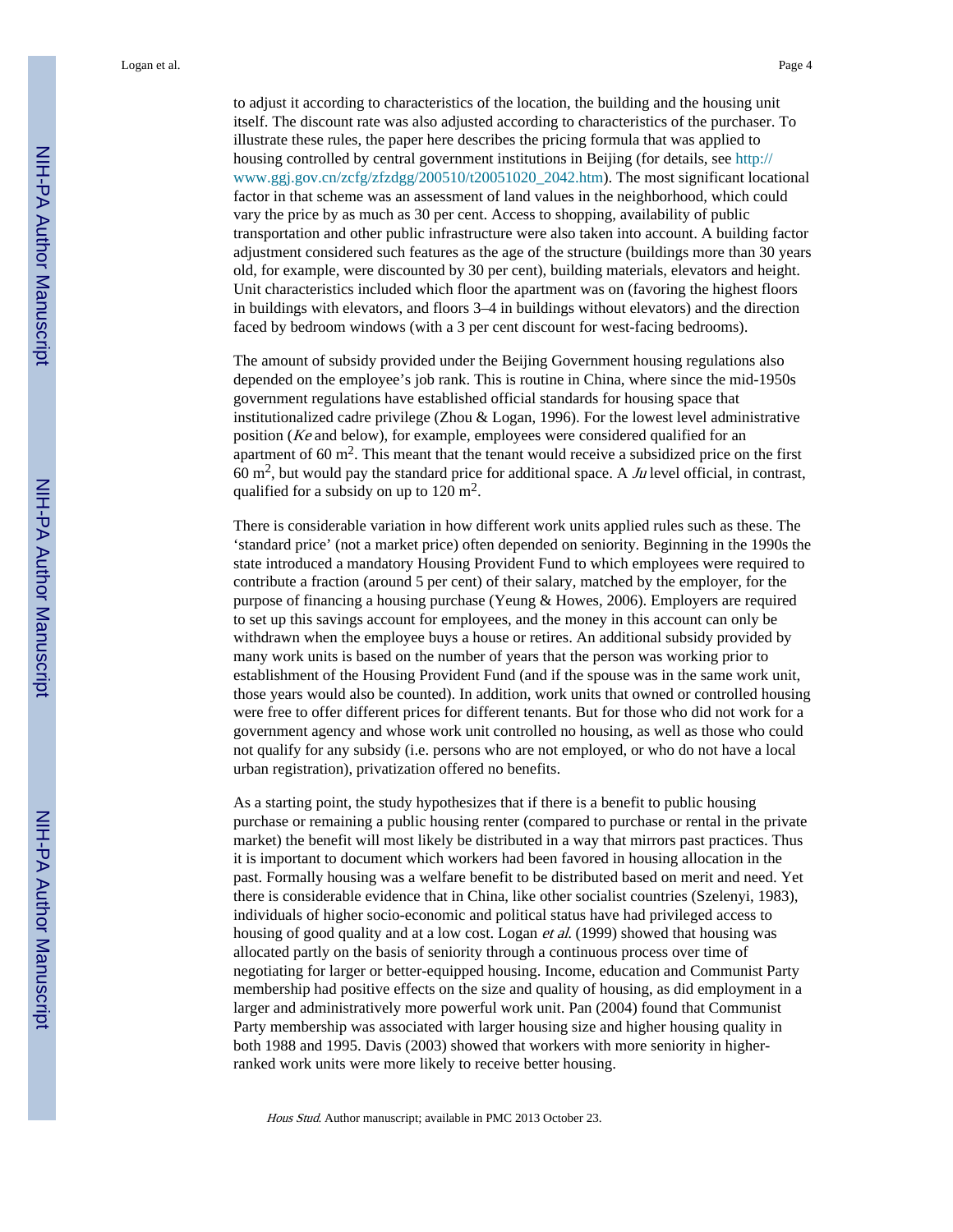There is little research on access to housing in the post-1990 period when the marketization policy was greatly expanded. One exception is Sato's (2006) study of prices for housing purchased during 1996–1999. Sato reported that seniority, education, work unit administrative rank and party membership resulted in reduced prices for housing purchased in the public sector. Sato also documented the disadvantages of migrants in the emerging housing market (on this point see also Logan *et al.*, 2009). Most migrant households have to rent or sublet housing owned by urban households, often at very high prices. Rent and utilities amounted to an average of 26 per cent of total household expenditure for migrants, compared to only 7 per cent for locally registered urban households, largely because of migrants' exclusion from public rental housing.

#### **Research Design**

It was expected that similar disparities would be found in the prices paid for housing. This study uses 2000 Census micro-data (a public use sample of 0.1 per cent) to quantify the differences in prices in the public and private sector for both housing purchase and rentals. The Population Census in 2000 provided detailed information on housing for all family households. It identified six modes of housing tenure for these households. These include two rental categories, renting from the public sector (municipalities or work units) and renting in the private market. There are four types of ownership, distinguishing how the home was acquired: self-built housing, purchase of former public rental housing, purchase at market prices, and purchase at discounted ('economic') prices. This paper focuses on the transition of housing tenure from public to market forms, thus the self-built housing group is not included in the analysis. The 2000 Census actually reflects information in 1999, just one year after the official termination of public housing provision. The purchase of public rental housing by sitting tenants has continued since that time, and the analysis does not include those purchases.

This source has the advantage of broad coverage of urban China. It includes residents of eight of the largest cities: Beijing, Chongqing, Guangzhou, Harbin, Nanjing, Shanghai, Tianjin and Xi'an. There are significant regional differences. For example, Huang and Clark (2002) found in a national housing survey that nearly half of total variation in tenure choice is between cities (see also Li & Wu, 2004). Such differences are acknowledged by the inclusion of city dummy variables in the multivariate models, so that all prices are in effect measured from the city average. Beijing, Tianjin, Shanghai, Nanjing and Guangzhou are major coastal cities, usually considered to have been earlier to introduce market reforms and to experience rapid economic expansion (especially Guangzhou, which is located close to Hong Kong). Chongqing, Xi'an, and Harbin (and to some extent also Tianjin, which was long dominated by state-run industrial enterprises) are regarded as late developers. However, all have populations that would define them as megacities on a world scale.

These data have important limitations. Persons in collective housing (very common for migrants in work unit dormitories) are excluded, for whom expenditures are not reported in the Census, or self-built housing (the usual source for rural villagers) where the building cost is not comparable to other owner-occupied housing. The Census identifies five tenure types that can be compared. In the public sector these are public purchase by sitting tenants and public rentals (which could be from the municipal housing bureau or from the person's work unit, alternatives that cannot be distinguished in the 2000 Census). Public purchase is compared with two tenure categories that are treated as market-based: market purchase (including most housing sold at market prices) and 'economic purchase' (a form of private housing where builders pass on limited construction subsidies to qualifying buyers, including the categories of *Jinji shiyong zhufang* and *Anju gongzheng* housing. Because the economic purchase category, which explicitly involves a price subsidy, is included in the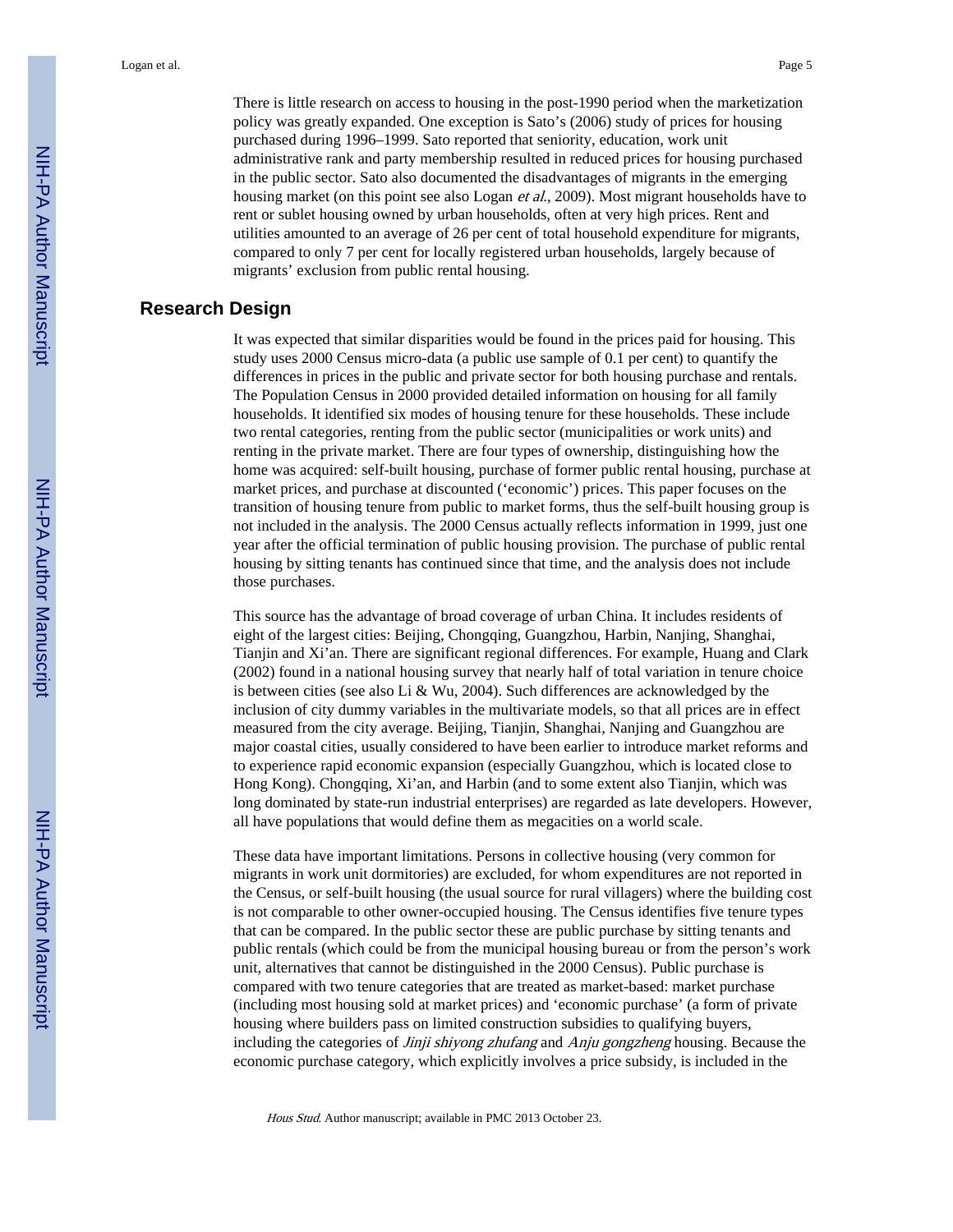models, the analyses reflect the overall differences between public purchase and marketbased purchases. The additional subsidy from 'economic purchase' is estimated in the coefficient for that variable in the market purchase model. The date of purchase is not reported, but the study is able to control for whether persons have lived in their current neighborhood for more or less than five years. Because all forms of purchase increased greatly during the late 1990s, it is not thought that rising purchase prices bias this comparison. Current (1999) rents are compared for public and private rental housing. In both the owner and renter sectors all prices are provided by the Census in categories, which are coded to the category midpoint. Values in the top category are coded to the category's minimum value.

Hedonic models (Follain & Jimenez, 1985; Rosen, 1974) are estimated to determine how purchase prices and rents in the private sector are related to characteristics of the housing unit. In such models it is expected that larger size, higher quality, existence of amenities and better accessibility should all predict a higher housing price. Hedonic models have been applied in studies of the impact of urban green spaces in Guangzhou (Jim  $\&$  Chen, 2006) and Jinan (Kong et al., 2007). A pre-condition for the successful application of hedonic pricing is the existence of a mature housing market that is achieving equilibrium. This is of course not the case for China, so the results reported here should be interpreted as a first approximation. The purpose is to apply the hedonic model coefficients to housing units in the public sector, estimating what approximate comparable units would cost if they were in the private market. The difference between this estimated cost (or 'market value') is what will then be treated as the subsidy received by public sector purchasers or tenants.

The models use all available housing characteristics from the Census. Housing space is measured in square meters, and a second-order term is included to test for non-linearity. Housing quality is an index ranging from 0 to 100 based on five equally weighted aspects of housing units: with or without kitchen, energy source for cooking (gas is treated as the favorable type), with or without tap water, bath facilities and individual toilet. Number of rooms (that is, having smaller rooms in a given space) is usually considered to be a negative quality. Building types are categorical variables: low-rise, high-rise and courtyard housing. There are few cases of courtyard housing among market purchasers, so this housing type is excluded from the analysis of owner housing. Building age is the number of years since construction.

Based on these variables and hedonic models for private market housing, the 'market value' of apartments in the public sector and the subsidy received by public sector participants is estimated. In turn, the personal characteristics associated with receiving higher or lower levels of subsidy are analyzed. These models also make use of the limited number of characteristics that are available from the Census.

A key predictor is residence status, which uses three types of information. The first is whether the person was born in the current city of residence (to distinguish migrants from natives). The second adds an institutional status, whether the person has a rural or urban household registration (i.e. agricultural or non-agricultural eligibility). The third is related to length of residence in the city among migrants. A person who was living in the current city before 1995 is treated as an 'established' resident; someone who has arrived within the last five years is 'recent'. Combining these three criteria leads to six categories of residence status: urban natives; rural villagers; established urban migrants; recent urban migrants; established rural migrants; and recent rural migrants. All cases of public purchase have urban and local registration, because there were too few such owners with rural or non-local registration to be studied.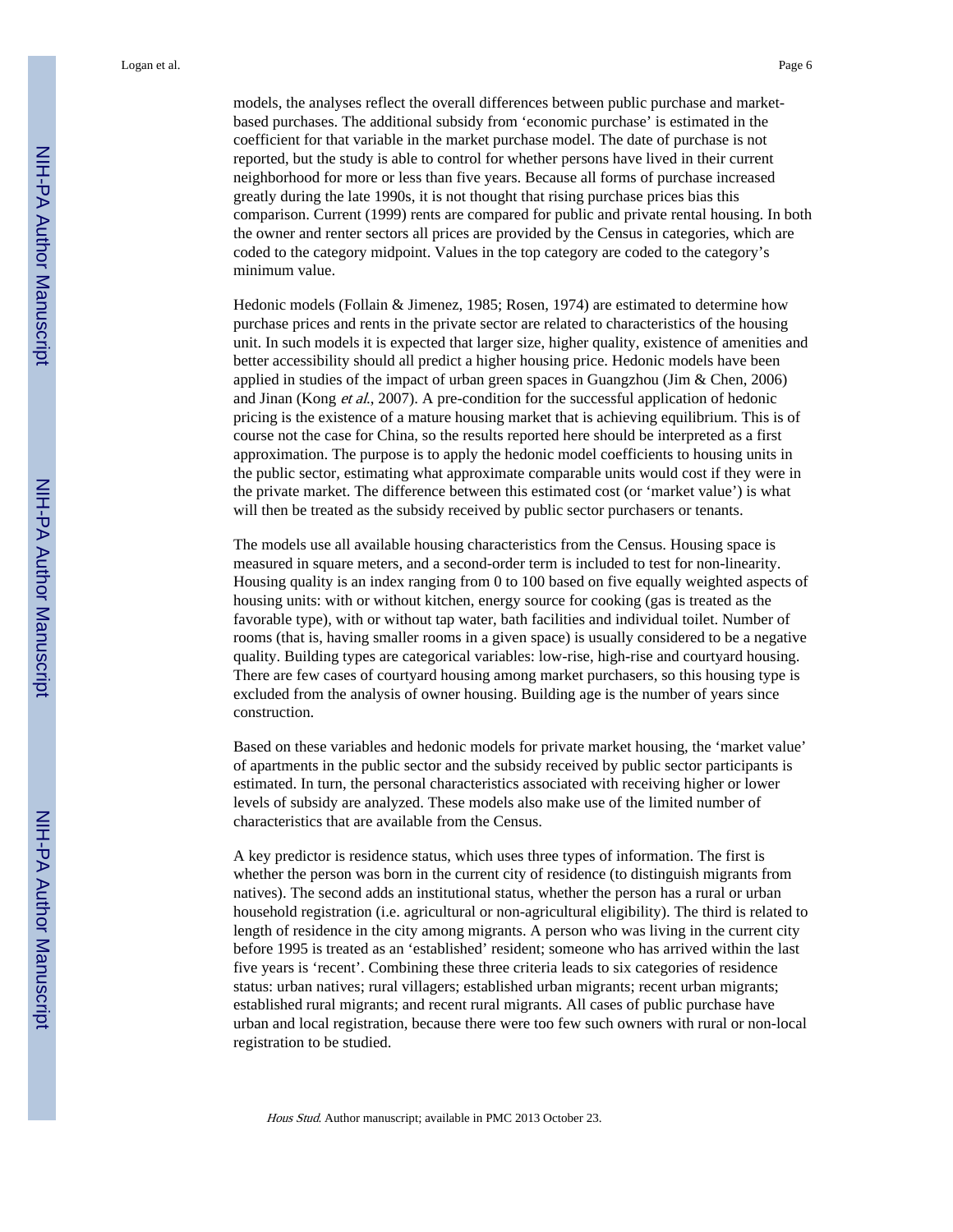A related variable is the spouse's registration status, which is combined with marital status into a 'living status' variable with three categories: living with a spouse with urban registration; living with a spouse with rural registration; and living without a spouse. Does the registration status of one spouse compensate for that of the other? In 1998 a reform of the *hukou* system made it easier for an urbanite's migrant spouse to apply for urban registration. However, the process is not easy, and there remained many households in 2000 where spouses had different types of registration.

Another variable relevant to trends in prices is recent relocation within the city (within the last five years). In this dataset 'moves' are recorded only if the person changes neighborhood (street district). 'Recent movers' are defined as persons who moved across neighborhoods in the past five years.

The socio-economic variables available from the Census include education, spouse's education (for those living with their spouse), and occupation. Education is measured as years of schooling. Occupation is a set of dummy variables ranging from work unit heads and professionals/technicians at the top to agricultural laborers at the bottom, with separate categories for persons who are retired or not employed. Following the precedent of studies of housing tenure in China, the study introduces gender, age (treated as a possible non-linear effect), and household size as demographic control variables.

#### **Results**

Table 1 provides descriptive statistics for the eight-city sample. By a large margin the majority of cases of owner-occupied housing and rental housing are public sector, with slightly more cases of public purchase than continuing public rental. In the period since 2000, not shown here, there has been a more pronounced shift toward public purchase, with some increase in market purchase and private rental. Table 1 shows how the central variables in the analysis (space and quality) vary across different tenure categories, and also the average prices (purchase cost or rent per square meter). Market purchased housing is subdivided into two categories: commodity housing (at full market prices) and economic purchase (at somewhat discounted prices through a limited government program). Commodity housing tends to be considerably larger than other owner-occupied housing, but not to be of much higher average quality than public purchased housing. Yet on average its price is nearly five times as high per square meter. Public rental housing on average is larger than private rental housing, and is of much higher quality (although lower quality than any category of owner-occupied housing). Its price is less than one-quarter as much per square meter. These price comparisons and the advantage that public sector housing represents to leaseholders and owners are the motivation for this study.

The next step in the analysis is to estimate hedonic models of housing expenditures among owners and renters in market housing. Results are presented in Table 2. The dependent variable is the log of purchase price or monthly rent. For reference, the Table provides the mean values of space, housing quality, number of rooms and building age for both types of housing, and also the mean values of the purchase price or monthly rent for each city. Economic purchase is grouped together with the market purchase housing group to calculate the hedonic coefficient in Beijing, while a dummy variable is added for economic purchase housing. Market purchased housing is larger, higher quality and newer than market rentals. Purchase prices on average are lowest in Xian and Chongqing and highest in Guangzhou, Shanghai and Beijing. Rental prices are lowest in Xi'an, Harbin and Tianjin, and higher in Guangzhou and Beijing.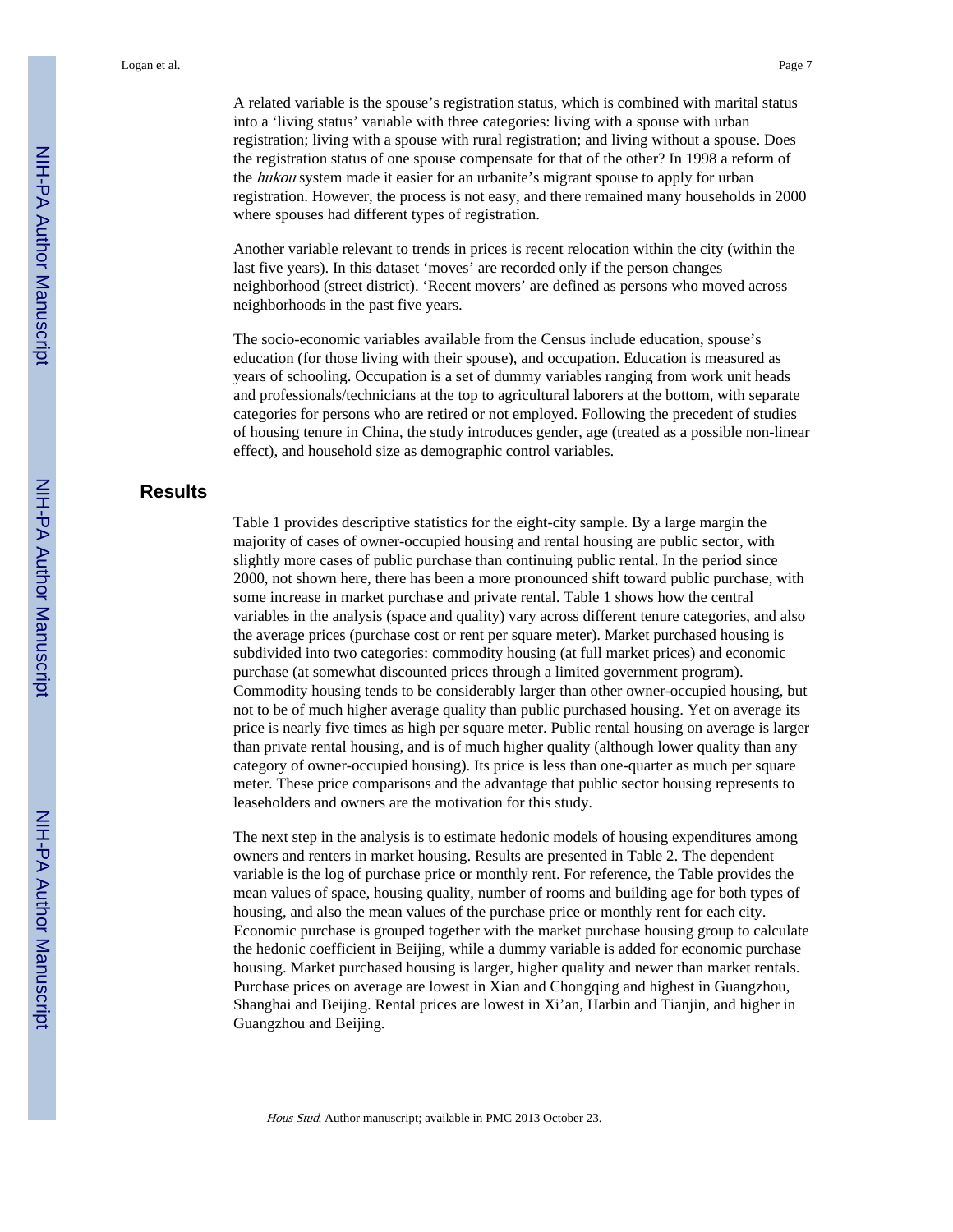The model for private market owners provides a remarkably good prediction with an adjusted explained variance of 0.604. Coefficients are significant and in the expected direction. Space in square meters has a strong positive effect, diminishing somewhat at high values. Housing quality is strongly related to purchase price. High-rise construction is more expensive, but older buildings command lower prices. For a given amount of floor space, apartments divided into more and smaller rooms cost less. The coefficient for 'economic purchase' shows a substantial discount. Prices in Tianjin and Nanjing are not significantly different from Beijing. Guangzhou and Shanghai are considerably more expensive, while Chongqing, Xi'an and Harbin have significantly lower prices.

The model for private market renters is less robust, but still explains 0.338 of the variance in rents. Rents increase linearly with space and quality. High-rise buildings have higher rents than low-rise apartments, while courtyard housing is less expensive. Surprisingly, building age is unrelated to rents, perhaps because building quality and construction type have been controlled. Rents in all other cities are lower than in Beijing, especially in Chongqing, Harbin and Xi'an.

The final step in this analysis is to determine which residents in the public sector live in housing of higher estimated market value and who receives a higher level of subsidy (discount from the market value in the actual purchase price or rent paid). One important missing variable in the private sector models is location, because the Census micro-data offer no geographic detail within cities. When the hedonic equations are applied to estimate the market value of housing in the public sector, results would be overestimated if public purchase and public rental housing tends to be found in worse locations than corresponding private market units. In fact, there is reason to believe that the approach leads to underestimates of the value of public sector housing. Research on land and housing prices generally shows that inner-city locations are more highly valued. For example Zheng & Kahn (2008) report that land prices and purchase prices for new condominiums in Beijing in 2004–2005 declined at a rate of about 4 per cent per kilometer from the center of the city at Tiananmen Square. Figure 1 shows that in Beijing (mapping aggregated Census data for neighborhoods  $\vec{p}$  *ie dao*] in 2000) the share of rental units that is public sector housing is much higher in the inner districts than at the periphery of the urban area. The correlation between public rental share and distance from the center of the city (weighting neighborhood areas by the total number of rental units) is −0.48. Hence public sector rental housing tends to be found in higher value locations. There is a smaller but not significant negative correlation between the share of owner housing that is public purchase (not counting self-built housing) and distance from the center (−0.16). Purchase of work unit housing in factory locations outside the city partly offsets the concentration of public purchase in the inner districts.

Li & Siu (1997) studied the city of Guangzhou and concluded that in the subsidized sectors, the pricing of the housing units (including both the selling price and the rent charged) is still far from 'rational': prices and rents increase rather than decrease with distance from the city center. It is thought this difference is due to the lower quality of housing in the inner city, which Li & Siu did not account for.

Table 3 reports the estimated average discount rates for all of the cities. On average the discount on public purchase housing (compared to market purchase housing) was 38 per cent. Discount rates varied across cities, highest in Beijing and Xi'an and lowest in Shanghai. The average discount rate on monthly rent was 28 per cent, with a high of 37 per cent in Guangzhou and a low of 21 per cent in Tianjin. These levels of subsidy are in line with estimates cited above for Hungary in the 1990s. It is also possible to estimate the aggregate value of the subsidies in each city, applying the sample values to the full urban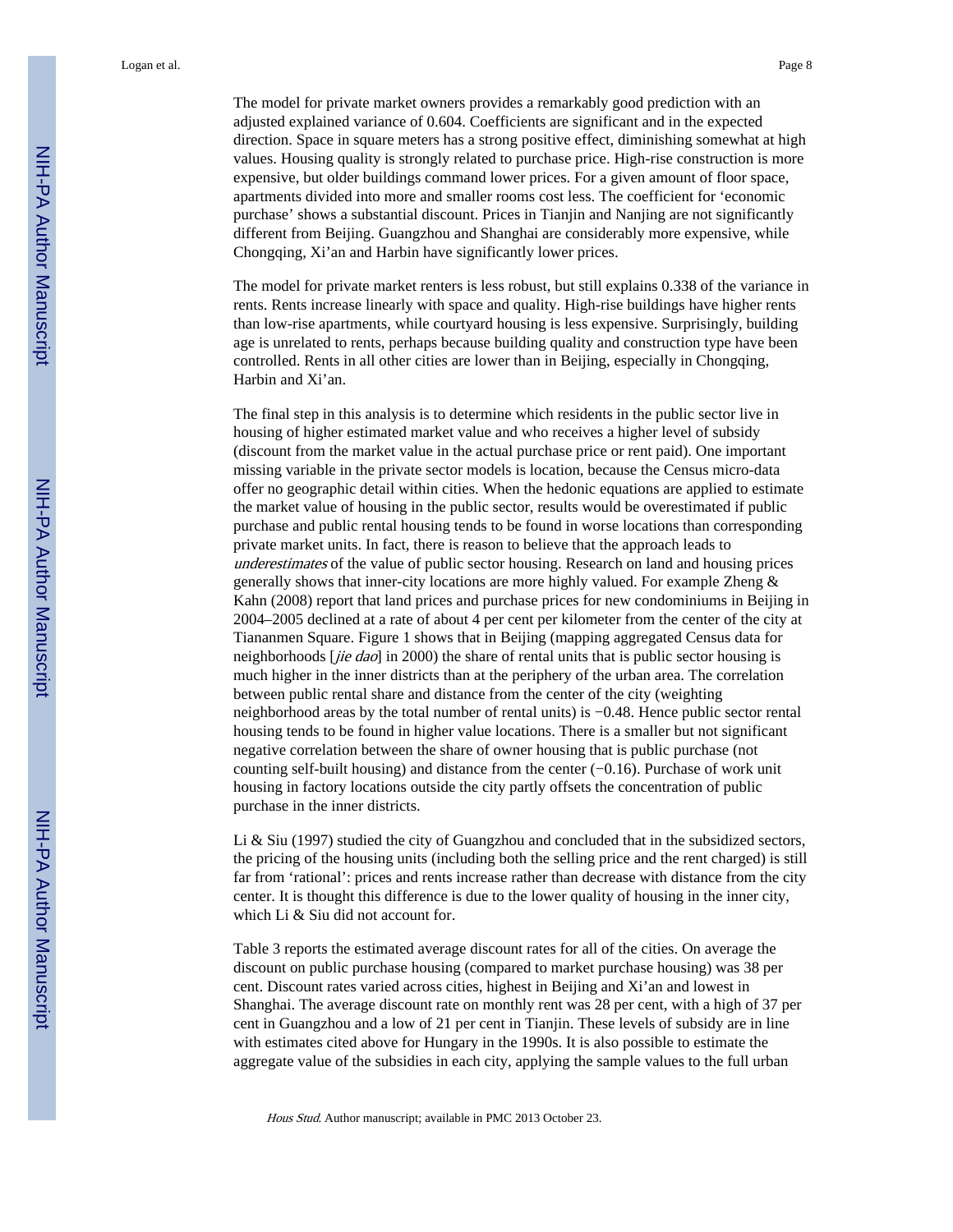population. There is a substantial redistribution of wealth, nearly \$30 billion for the public housing that had been purchased by tenants up to 1999 and more than \$9 billion in Shanghai alone. The annual rent subsidy for those who continued to live in public rental housing was more than \$1.2 billion. Note from the analysis above that a majority of family households in these cities benefited from these subsidies. Those who are excluded entirely from this analysis are people in collective households, the predominant form of housing for ruralurban migrants; this aspect of marketization only indirectly affected these people.

The paper now turns to the question of which public purchasers and which public renters received the greatest benefit. The results for public sector housing are presented in Tables 4 and 5. In almost every case the purchase price or rent is lower than the estimated market value. It is thought that the exceptions represent situations where the apartment is in a particularly favorable location and the hedonic model underestimates the market value. Hence, in cases with an estimated negative subsidy the discount ratio has been recoded to reflect a subsidy of at least 500 yuan for public purchase and 0.50 yuan per month for public rental. Note that in these models, all variables are characteristics of the head of household or spouse. Characteristics of the housing unit itself are summarized in the estimated market value. The city of residence is included here, because housing policies vary across urban China and it has been shown that the discount ratio also varied.

Table 4 provides results for persons who purchased their public housing apartment. The estimated market value of their apartment is highest in Guangzhou and Shanghai and lowest in Chongqing, Harbin and Xi'an. Older household heads and those with larger households live in more valuable apartments. The education of both the household head and spouse has significant positive effects. Not surprisingly, persons who are the head of their work unit own the most valuable housing, followed by staff workers (cadres). Manual workers and retired/unemployed persons live in the least valuable homes. Residence status has a substantial effect. Note that this analysis includes no persons with rural or non-local registration. However, compared to a native person with urban and local registration, recent migrants with similar registration purchased more valuable apartments, as did established migrants to a lesser degree. Persons living without a spouse own more valuable apartments than persons married to a spouse with urban registration, but those whose spouse has a rural registration own significantly less valuable homes. Finally, recent movers within the city (those who changed neighborhoods in the last five years) live in substantially more valuable homes, which may partially reflect recent construction.

These results are consistent with expectations about who could afford a better apartment or who had been living in a better public rental apartment and was therefore in a position to purchase it. A separate question is how large a subsidy they received when they purchased. This discount ratio is analyzed in the second column of Table 4. Here it can be seen that the discount ratio was higher in every other city than in Beijing, with the exception of Xi'an. The highest subsidies were in Shanghai, Tianjin and Nanjing. Older persons received a higher subsidy (a non-linear effect that may be related to seniority). Few other variables are significant. There are significant positive effects of higher education and being retired (possibly associated with age and seniority). Recent migrants received a smaller subsidy, as did those who moved more recently within the city.

Patterns are somewhat different among public housing tenants (Table 5). City effects show that tenants in Beijing occupy the most valuable housing, with the lowest values in Chongqing and Xi'an. Male heads of households rent less valuable apartments, while older persons and larger households rent more valuable apartments. Education (both for head of household and spouse) and high ranked occupation (work unit heads, administrative staff and professionals/technicians) are positively related to estimated rental value. In the public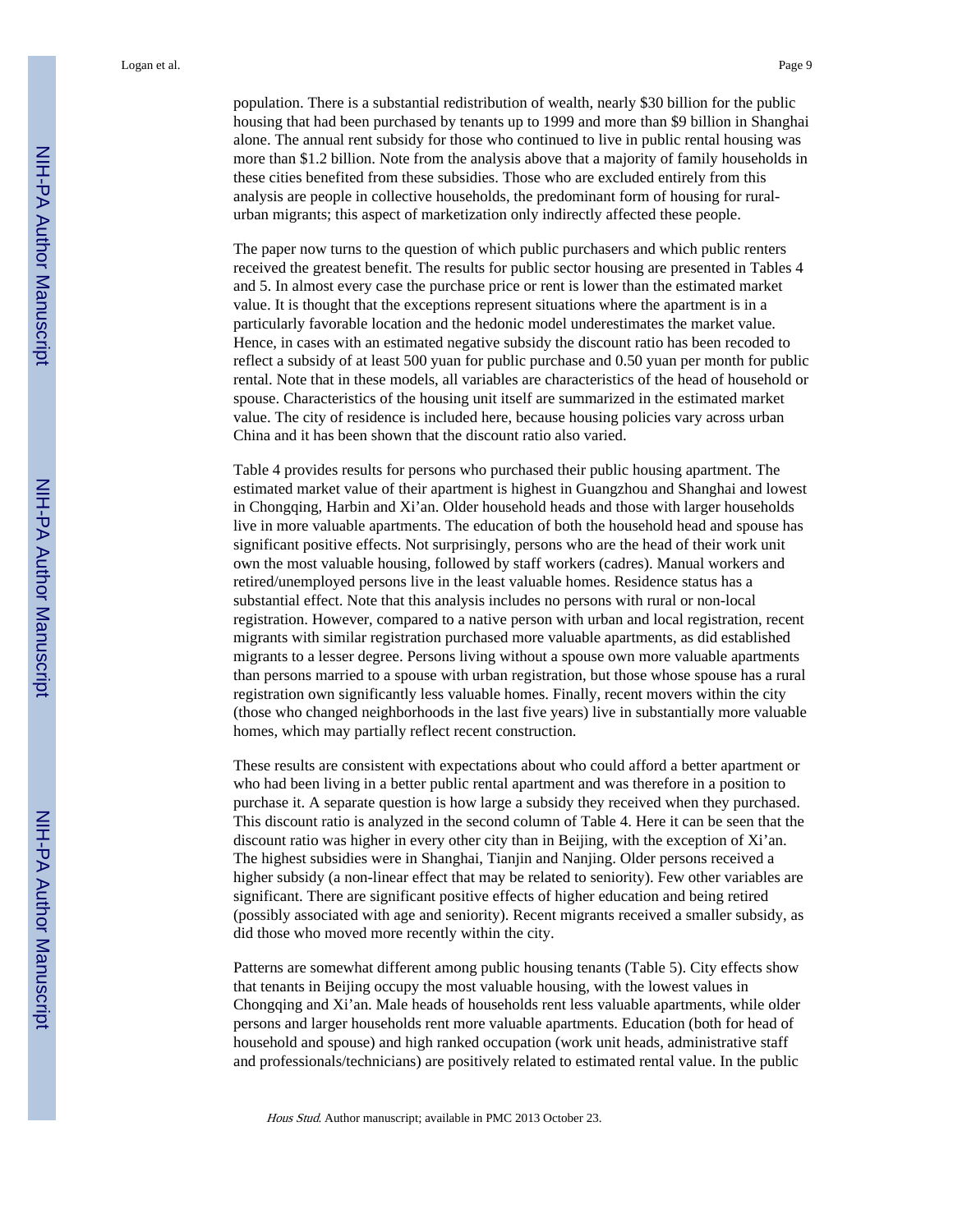rental sector some are found to have rural registration. Compared to urban natives, the recent migrants with urban registration live in more valuable apartments, while those of established rural migrants are less valuable. Unexpectedly, there is a positive coefficient for recent rural migrants, and having a spouse with rural registration does not affect rental value. Persons living without a spouse occupy more valuable rentals. Finally, recent movers within the city rent more valuable apartments.

Why do recent rural migrants live in more valuable public rental housing than do urban natives? A starting point is the observation that recent rural migrants are unlikely to have access to public rentals because under usual circumstances they do not qualify. In some cases, however, migrants are offered work unit housing tied to their job. Recent migrants in public rental housing, whether with urban or rural registration, tend to live in newer units, which tend to be built to a higher standard,

Yet recent rural migrants have a disadvantage relative to urban natives in the price they pay. Residence status counts heavily in predicting the discount ratio for public rentals. Compared to urban natives, all other categories of persons receive smaller rent subsidy, although the gap for established urban migrants is small. Recent rural migrants receive the least subsidy. Persons married to a spouse with rural registration also receive smaller subsidy, as do recent movers.

It was also found that men receive a smaller discount from estimated market value than women, while older persons receive higher discounts. Subsidy of public housing rents is highest in Nanjing and lowest in Chongqing. Although higher education and occupation are associated with living in more valuable apartments, they are not related to the level of subsidy. It is suspected (although the information to test this explanation is not available) that workers with higher education and occupation levels are more likely to be employed in higher ranked work units, which historically have been able to provide higher quality housing for their employees. In that case, their access to better housing would be based not on their individual privilege but on the standing of their employer.

#### **Discussion and Conclusion**

For potential beneficiaries the opportunity to take advantage of these deals is time-limited. Comparing tabulations from Census 2000 with data that have been made available from the 2005 mini-Census, the study found that the share of rental housing that is in the public sector declined from over 70 per cent to under 40 per cent in just five years. By 2005 only 8 per cent of urban housing units were public rentals, leaving few tenants with prospects for purchasing their unit. At the same time the share of market housing purchased with no discount nearly doubled, and it seems clear that most newly constructed owner-occupied housing in the future will be in the private sector. Hence in a period of about 20 years, starting slowly around 1990 and now nearly complete, China has achieved its intended restructuring of the urban housing system.

It has been found, consistent with most results elsewhere and the expectations of Chinese urban researchers (e.g. Chen, 1996), that this policy has brought a windfall to those who could take advantage of it. It was also found that those who have been able to remain in public rental housing for the time being receive better accommodation at lower rents than people who rent in the private sector. What were the distributional impacts of these benefits?

If the question were simply who could purchase public housing the answer would be selfevident—it would be those who had been able to qualify for public rental housing (or better quality housing) under the previous system. This is why, for example, in Table 3 there are no cases of rural migrants. They had been largely excluded from public housing in the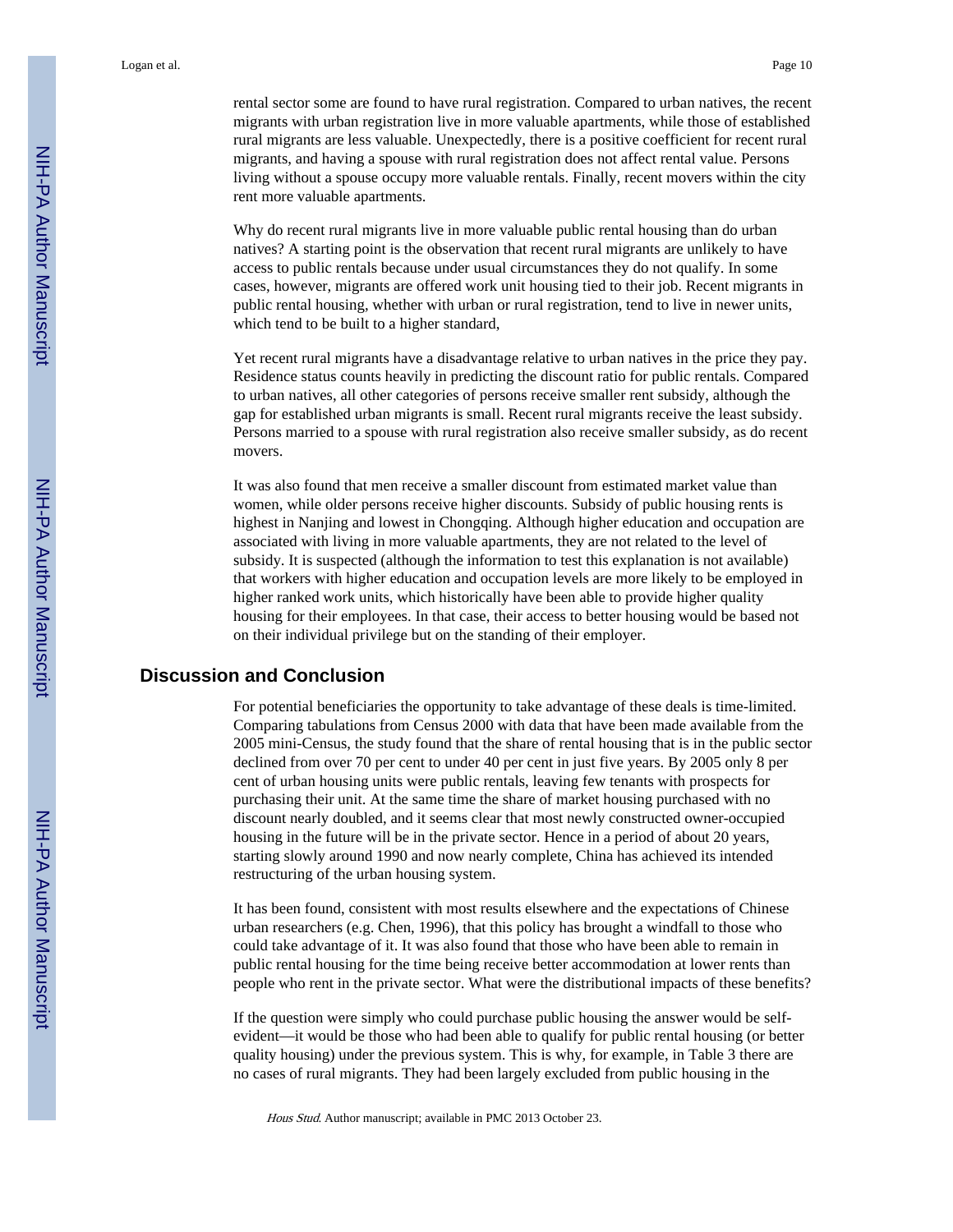socialist period and even those rural migrants who received public rental housing were not eligible to buy it. The analysis mainly addresses a second-level question: among those who qualified to purchase their public housing unit, and among those who continued to rent public housing in 2000, who got the best housing and who received the most favorable terms?

The allocation of the best non-market housing in 2000 (estimated in terms of its market worth) closely matches the priorities for allocation of apartments under socialism, and here patterns are similar for public purchase and public rental. One criterion of need stands out: household size. Persons who were better placed in their work unit (older persons with more seniority, those with higher education, work unit leaders and administrative staff or professional/technical workers) were favored. Migrants and persons with rural registration did worse, as did those whose spouse had rural registration. It may seem surprising that there is one category of migrants who fared well. These are migrants with urban registration, people whom some scholars have called 'permanent migrants' (Wu, 2002). The Chinese term is *qianyi* (permanently migrated), different from *zanzhu* (temporarily settled). Persons can gain entitlement to this change if they are recruited by a state-owned enterprise or by enrollment in an institution of higher education, thereby gaining full legal access to all city public resources. Urban migrants have done better in the urban housing system than natives with urban registration.

It is anticipated that studies using other data sources would show that other privileged groups in the socialist housing system also have been able to obtain more valuable housing. These would be especially members of the Communist Party and employees of larger and more highly ranked work units. These hypotheses cannot be tested with Census data.

Although previously favored groups obtained the best housing in the public sector, they did not necessarily get it with a higher discount from its market value. In both the public purchase and public rental models, older persons receive greater benefit. Education counts in the purchase model but not for rentals. No occupational differences are found in the rental model, and for purchase it turns out to be retired people rather than work unit heads, staff, or professionals/technicians who got a higher subsidy. This means that in many respects the pricing of public sector housing did not redistribute resources. Indeed, it could be argued that aside from the cumulative prior advantages of some groups under socialism the privatization process was carried out in an equitable way. Possibly the application of bureaucratic criteria such as those described above for government-controlled housing in Beijing generally succeeded in translating housing characteristics into prices. Note, however, that the absolute value of privileged persons' discount might be higher, simply because they already occupied better located, larger flats, and price inflation after 2000 probably accentuated differences in the absolute value of the purchase subsidy.

There is, nevertheless, one dimension of state policy that factors heavily into housing outcomes, and that is residence status. Among purchasers of public housing, there are no rural villagers or rural migrants. Recent urban migrants and recent movers received smaller discounts in purchasing public housing. Rural villagers, rural migrants, and persons whose spouse has rural registration are substantially disadvantaged in the pricing of public rental housing. It is not migrant status in itself that matters, since migrants with urban registration may even have some advantages. The continuing state policy to distinguish between urban and rural registration has placed citizens with the latter status at a severe disadvantage in the process of housing reform. In this respect the findings reinforce other studies that focus particularly on the rural-urban divide in Chinese social policy.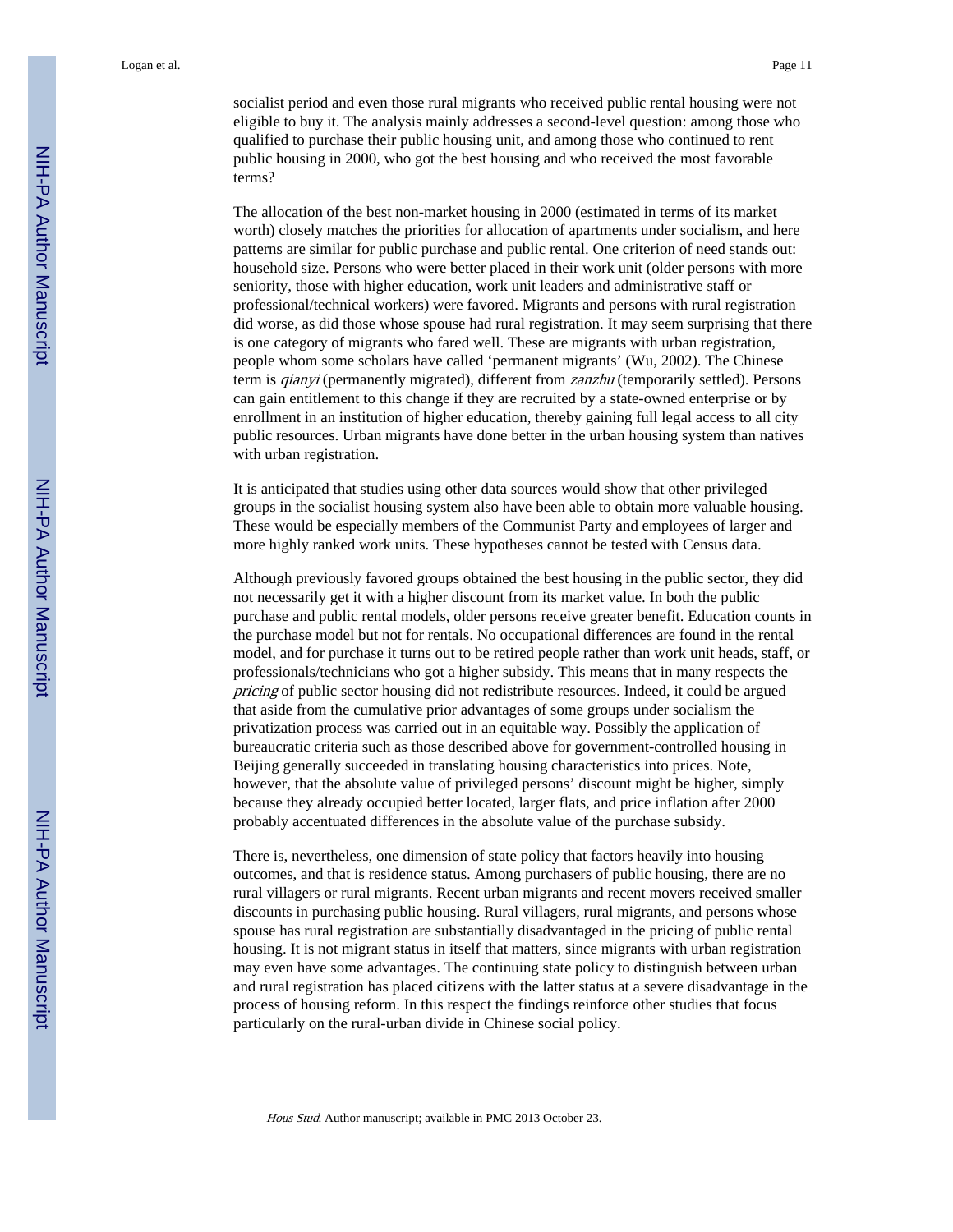#### **References**

- Angel, S. Housing Policy Matters: A Global Analysis. Oxford and New York: Oxford University Press; 2000.
- Buckley, RM. Housing Finance in Developing Countries. New York: St Martin's Press; 1996.
- Chen A. China's urban housing reform: Price-rent ratio and market equilibrium. Urban Studies. 1996; 33:1077–1092.
- Davis, D. From welfare benefit to capitalized asset: the re-commodification of residential space in urban china. In: Forrest, R.; Lee, J., editors. Housing and Social Change: East-West Perspectives. London and New York: Routledge; 2003. p. 183-198.
- Follain JR, Jimenez E. Estimating the demand for housing characteristics—a survey and critique. Regional Science and Urban Economics. 1985; 15:77–107.
- Hegedüs J, Tosics I. Privatisation and rehabilitation in the Budapest inner districts. Housing Studies. 1994; 9:39–55.
- Hegedüs, J.; Tosics, I. Urban Institute & Metropolitan Research Institute (Budapest Hungary). Washington DC: Urban Institute; 1996. Transition of the Housing Sector in the Central-East European Countries.
- Huang YQ. The road to homeownership: a longitudinal analysis of tenure transition in urban china (1949–94). International Journal of Urban and Regional Research. 2004; 28:774–795.
- Huang YQ, Clark WAV. Housing tenure choice in transitional urban China: a multilevel analysis. Urban Studies. 2002; 39:7–32.
- Jim CY, Chen WY. Impacts of urban environmental elements on residential housing prices in Guangzhou (China). Landscape and Urban Planning. 2006; 78:422–434.
- Karn, VA.; Wolman, H. Comparing Housing Systems: Housing Performance and Housing Policy in the United States and Britain. Oxford and New York: Clarendon Press and Oxford University Press; 1992.
- Kong FH, Yin HW, Nakagoshi N. Using GIS and landscape metrics in the hedonic price modeling of the amenity value of urban green space: a case study in Jinan City, China. Landscape and Urban Planning. 2007; 79:240–252.
- Kosareva N, Struyk R. Housing privatization in the Russian Federation. Housing Policy Debate. 1993; 4:81–100.
- Li SM, Wu FL. Contextualizing residential mobility and housing choice: evidence from urban China. Environment and Planning A. 2004; 36:1–6.
- Li, S.; Siu, YM. Commodity housing in Guangzhou: An analysis of spatial development patterns and price and rent distributions; Paper presented at the Contemporary China's economic reform and social development studies; 1997.
- Logan JR, Bian YJ, Bian FQ. Housing inequality in urban China in the 1990s. International Journal of Urban and Regional Research. 1999; 23:7–25.
- Logan JR, Fang YP, Zhang ZX. Access to housing in Urban China. International Journal of Urban and Regional Research. 2009 forthcoming.
- Pan Z. Housing quality of Communist Party members in urban China: a comparative study. Housing Studies. 2004; 19:193–205.
- Pickvance CG. Housing privatization and housing protest in the transition from state socialism: a comparative study of Budapest and Moscow. International Journal of Urban & Regional Research. 1994; 18:433–450.
- Rosen S. Hedonic prices and implicit markets—product differentiation in pure competition. J.P.E. 1974; 82:34–55.
- Sato H. Housing inequality and housing poverty in urban China in the late 1990s. China Economic Review. 2006; 17:37–50.

Szelenyi, I. Urban Inequalities Under State Socialism. New York: Oxford University Press; 1983.

Wang, Y.; Murie, A. Housing Policy and Practice in China. New York: Macmillan Press; 1999.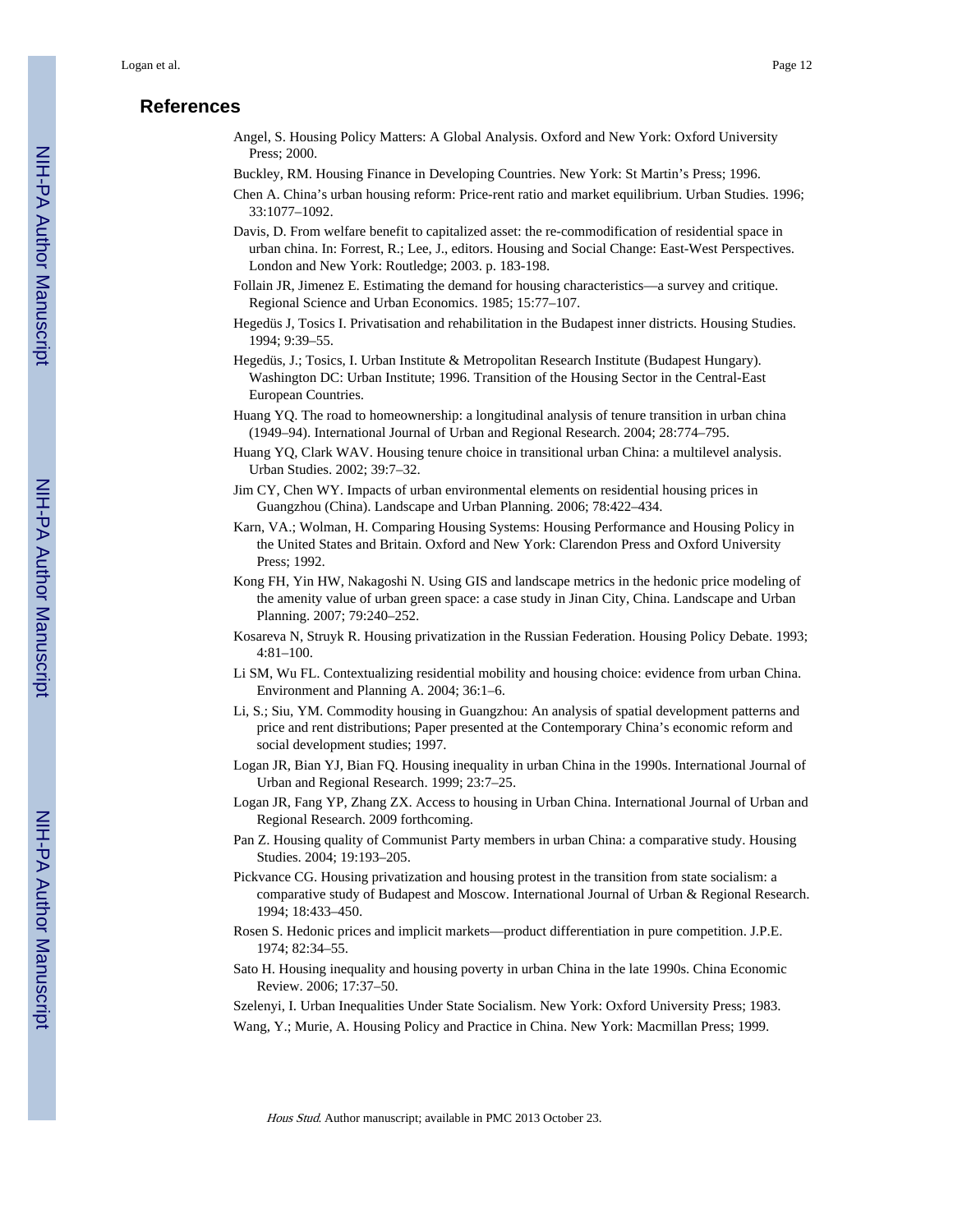- Willis KG, Nicholson M. Costs and benefits of housing subsidies to tenants from voluntary and involuntary rent control—a comparison between tenures and income groups. Applied Economics. 1991; 23:1103–1115.
- World Bank. A World Bank Country Study. Washington DC: World Bank; 1992. China: Implementation Options for Urban Housing Reform.
- Wu W. Migrant housing in urban China—choices and constraints. Urban Affairs Review. 2002; 38:90–119.
- Yang, L.; Wang, Y. Housing Reform: Theory Rethinking and Reality Selection [Zhufang Gaige: Lilun de Fansi yu Xianshi de Xuanze]. Tianjin: Tianjin People's Press; 1995.
- Yemtsov, R. Housing privatization and household wealth in transition. Research Paper No. 2007/02. Helsinki: United Nations University, World Institute for Development Economics Research; 2007.
- Yeung SCW, Howes R. The role of the Housing Provident Fund in financing affordable housing development in China. Habitat International. 2006; 30:343–356.
- Zheng S, Kahn ME. Land and residential property markets in a booming economy: New evidence from Beijing. Journal of Urban Economics. 2008; 63:743–757.
- Zhou M, Logan JK. Market transition and the commodification of housing in urban China. International Journal of Urban and Regional Research. 1996; 20:400–421.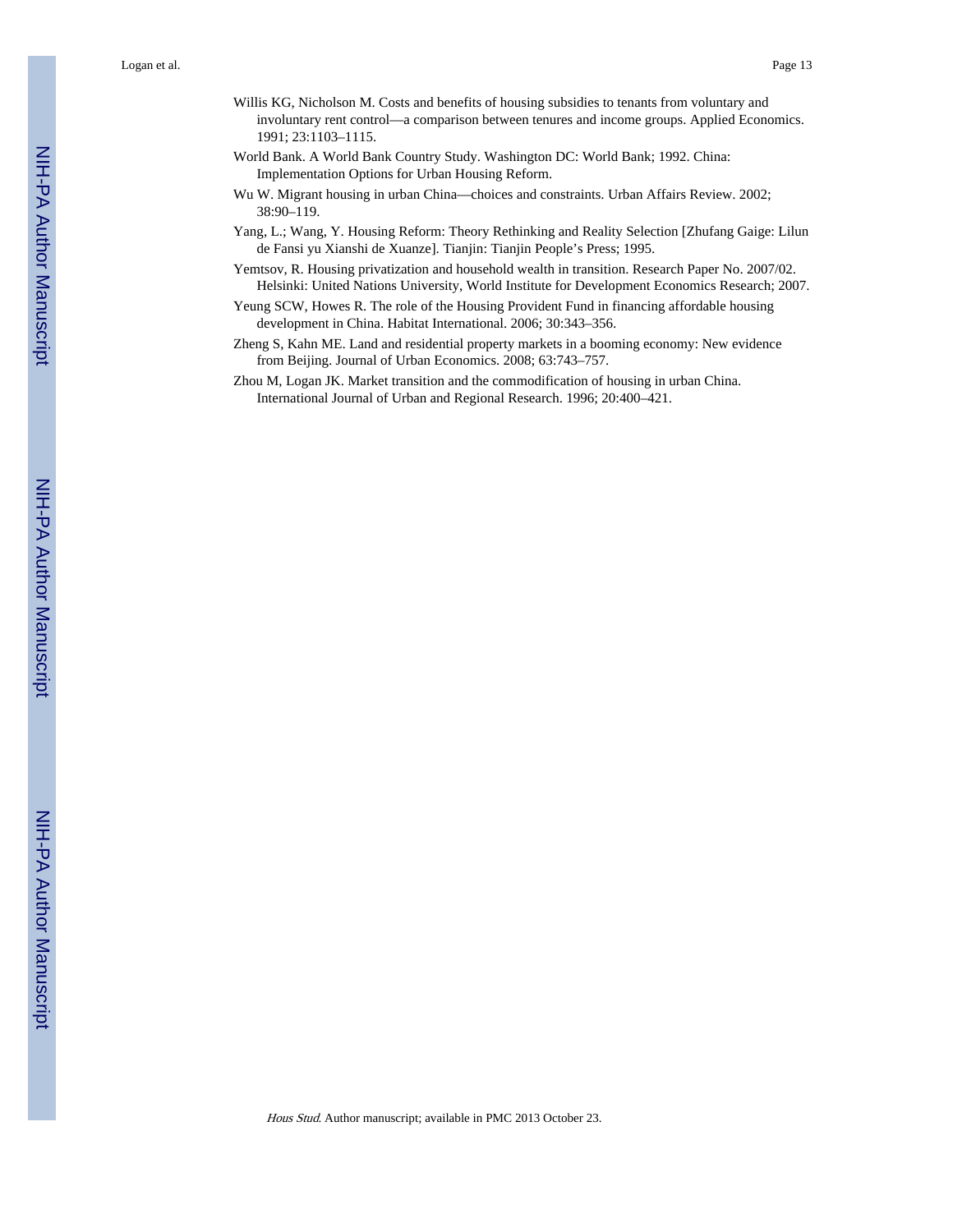

#### **Figure 1.**

Per cent of rental housing in the public rental sector, Beijing urban neighborhoods in 2000 (four inner city districts outlined in white). Source: 2000 Census files (jie dao data) provided by Department of Geography, Peking University.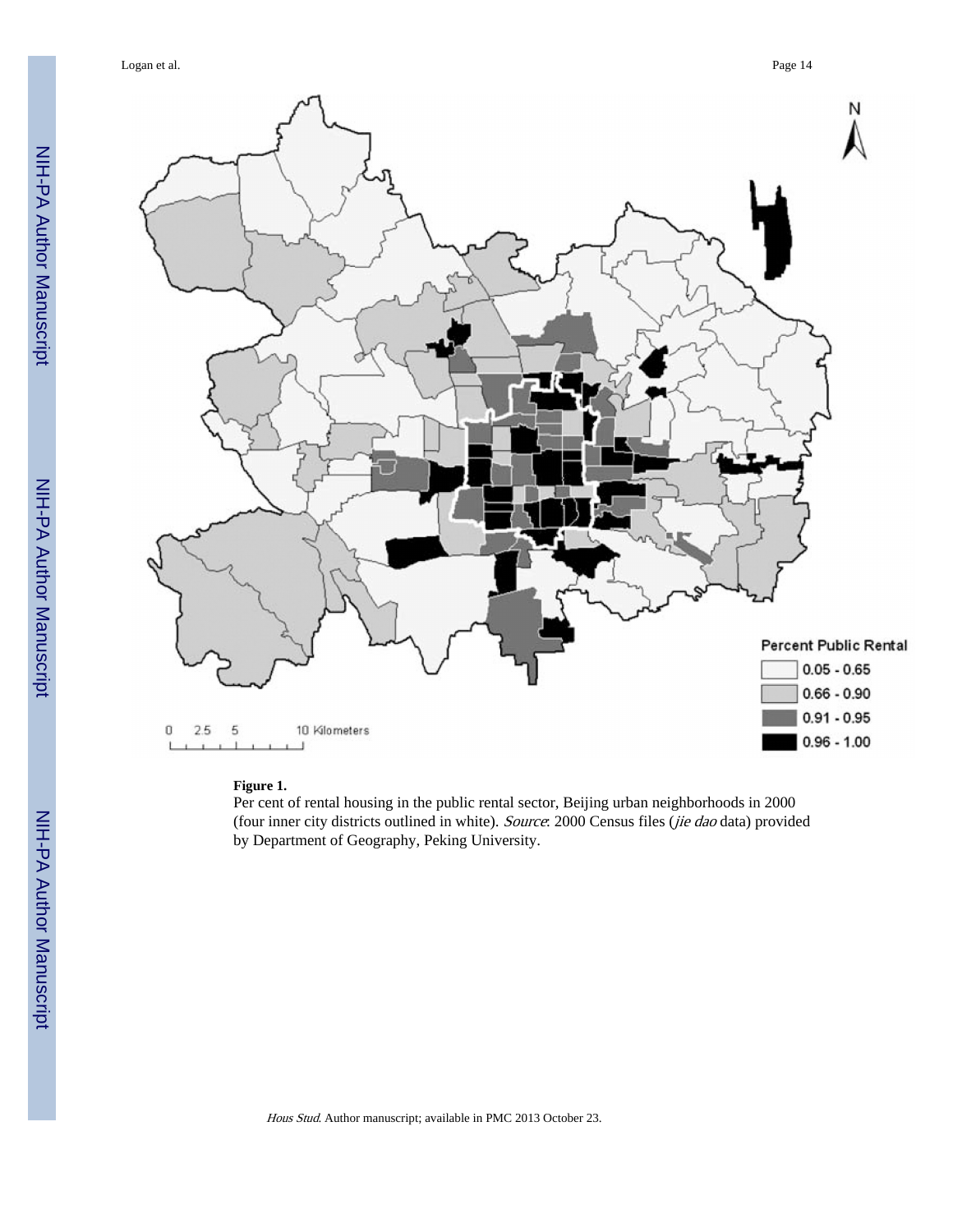Average size, quality and cost of housing by tenure, eight-city sample

|                 | N    | Per capita space $(m^2)$ | <b>Quality index</b> | Cost per square meter |
|-----------------|------|--------------------------|----------------------|-----------------------|
| <b>Purchase</b> |      |                          |                      |                       |
| Market          | 1177 | 33.2                     | 90.2                 | \$252.66              |
| Economic        | 722  | 24.9                     | 85.6                 | \$107.13              |
| Public          | 4594 | 23.6                     | 89.5                 | \$53.14               |
| Rental          |      |                          |                      |                       |
| Market          | 1061 | 14.2                     | 58.0                 | \$1.39/month          |
| Public          | 4303 | 17.3                     | 72.3                 | \$0.30/month          |

Note: Exchange rate 1999: 1 dollar = 8.28 RMB.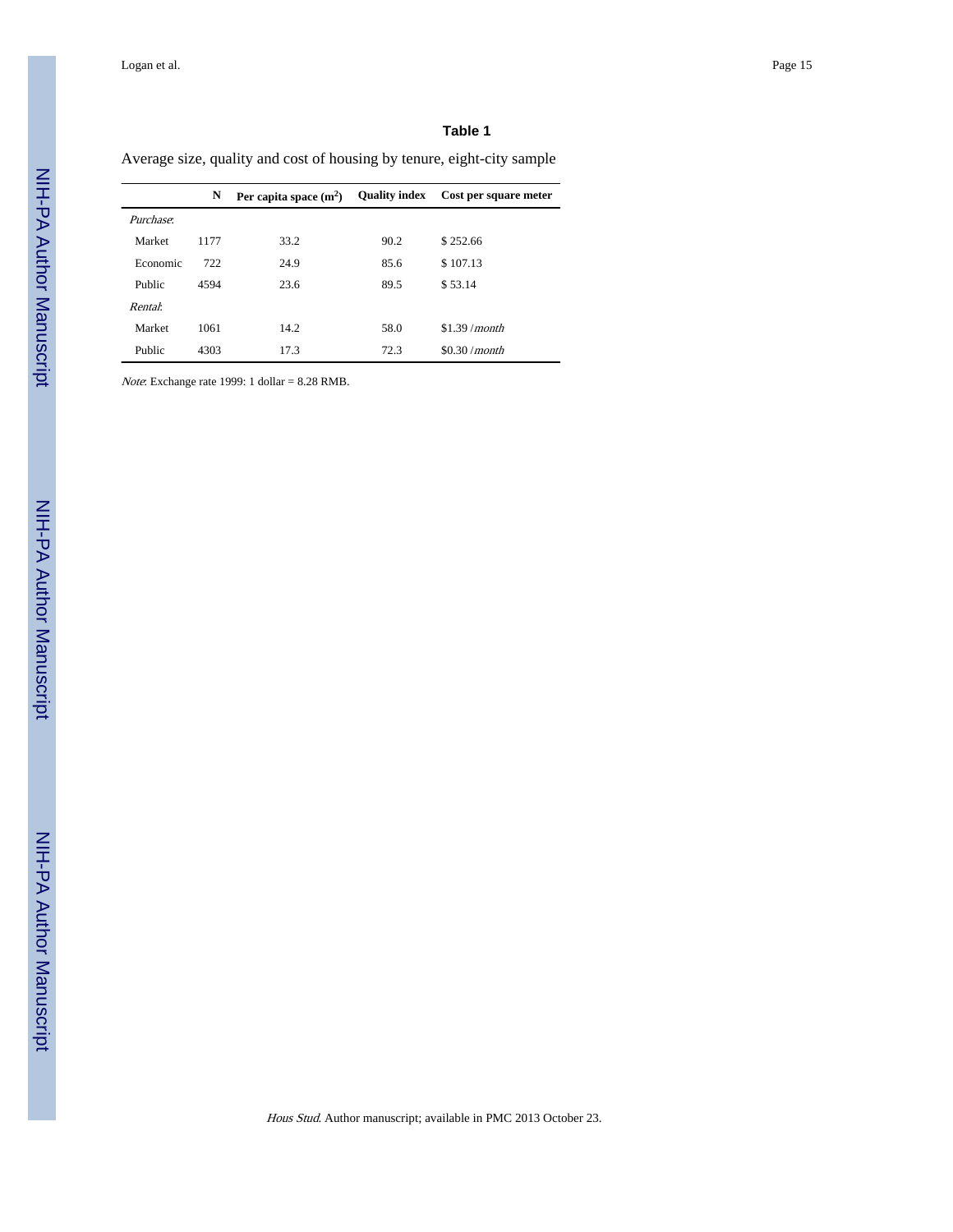#### Hedonic model of housing expenditure among market owners and market renters

|                                      | <b>Market owners</b> |                        | <b>Market renters</b> |                        |
|--------------------------------------|----------------------|------------------------|-----------------------|------------------------|
|                                      | Mean                 | Coefficient            | Mean                  | Coefficient            |
| Constant                             |                      | $2.666$ <sup>**</sup>  |                       | $5.065***$             |
| Area space $(m2)$                    | 76.13                | $0.030\,**$            | 28.58                 | $0.011$ **             |
| Square of area space                 |                      | $-7.04E-5$ **          |                       | $-1.63E-05$            |
| Housing quality index                | 90.23                | $0.007$ $^{\ast\ast}$  | 58.33                 | $0.006$ $\!**$         |
| Building type (Reference: Apartment) |                      |                        |                       |                        |
| High-rise                            |                      | $0.215***$             |                       | $0.377**$              |
| Courtyard                            |                      |                        |                       | $-0.294$ <sup>**</sup> |
| Number of rooms                      | 2.18                 | $-0.153$ **            | 1.33                  | $-0.023$               |
| Building age (years old)             | 6.39                 | $-0.037$ **            | 13.49                 | $-0.001$               |
| Economic purchase                    | \$7338               | $-0.647$ **            |                       |                        |
| City (Reference: Beijing)            | \$17,766             |                        | \$36.8                |                        |
| Chongqing                            | \$7391               | $-0.871$ **            | \$23.5                | $-1.000$ **            |
| Guangzhou                            | \$23,853             | $0.226$ **             | \$48.6                | $-0.194*$              |
| Harbin                               | \$10,833             | $-0.289$ <sup>**</sup> | \$24.4                | $-0.743$ **            |
| Nanjing                              | \$14,396             | $-0.029$               | \$26.4                | $-0.434$ <sup>**</sup> |
| Shanghai                             | \$22,210             | $0.387**$              | \$24.1                | $-0.445$ **            |
| Tianjin                              | \$15,495             | 0.054                  | \$20.8                | $-0.564$ <sup>**</sup> |
| Xian                                 | \$6727               | $-0.487$ **            | \$19.8                | $-0.766$ <sup>**</sup> |
| $\mathbf N$                          |                      | 1751                   |                       | 1029                   |
| Degree of freedom                    |                      | 14                     |                       | 14                     |
| Adjusted r square                    |                      | 0.604                  |                       | 0.338                  |

Notes:

 $p$  < 0.05

\*\*<br> $p < 0.01$ 

Cost for renters is cost per month; Exchange rate 1999: 1 dollar = 8.28 RMB.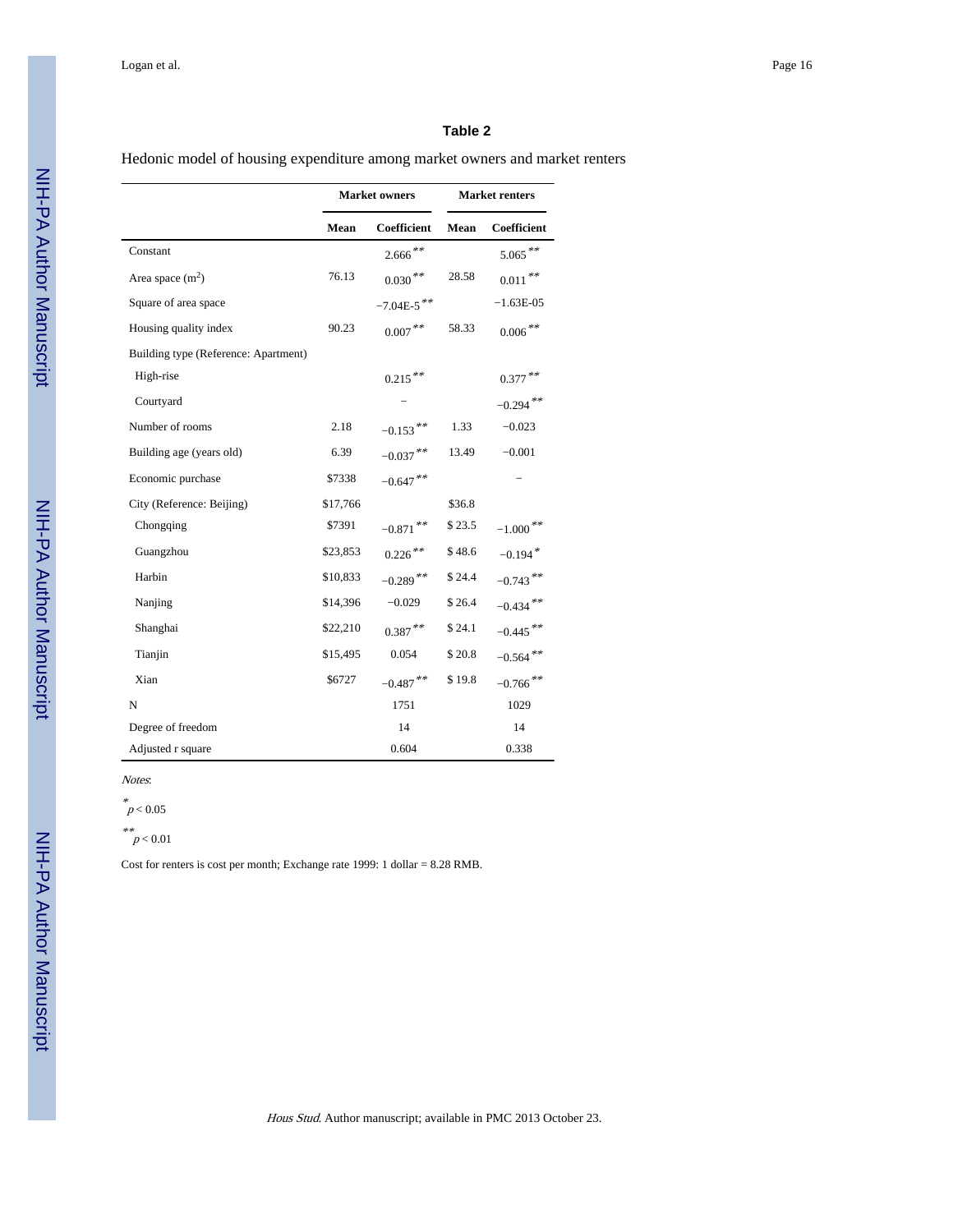### Average discounts and estimated total subsidy for public housing

|           | <b>Public purchase housing</b> |                                              | <b>Public rental housing</b> |                                               |
|-----------|--------------------------------|----------------------------------------------|------------------------------|-----------------------------------------------|
|           | Mean discount                  | <b>Estimated total</b><br>subsidy (millions) | Mean discount                | <b>Estimated annual</b><br>subsidy (millions) |
| Beijing   | 0.52                           | \$5289                                       | 0.24                         | \$400                                         |
| Chongqing | 0.48                           | \$813                                        | 0.35                         | \$43                                          |
| Guangzhou | 0.35                           | \$4366                                       | 0.37                         | \$79                                          |
| Harbin    | 0.40                           | \$1500                                       | 0.32                         | \$55                                          |
| Nanjing   | 0.29                           | \$2303                                       | 0.23                         | \$78                                          |
| Shanghai  | 0.25                           | \$9279                                       | 0.30                         | \$305                                         |
| Tianjin   | 0.31                           | \$2030                                       | 0.21                         | \$196                                         |
| Xi'an     | 0.52                           | \$849                                        | 0.31                         | \$23                                          |
| Total     | 0.38                           | \$28,700                                     | 0.28                         | \$1247                                        |

Notes: Exchange rate 1999: 1 dollar = 8.28 RMB.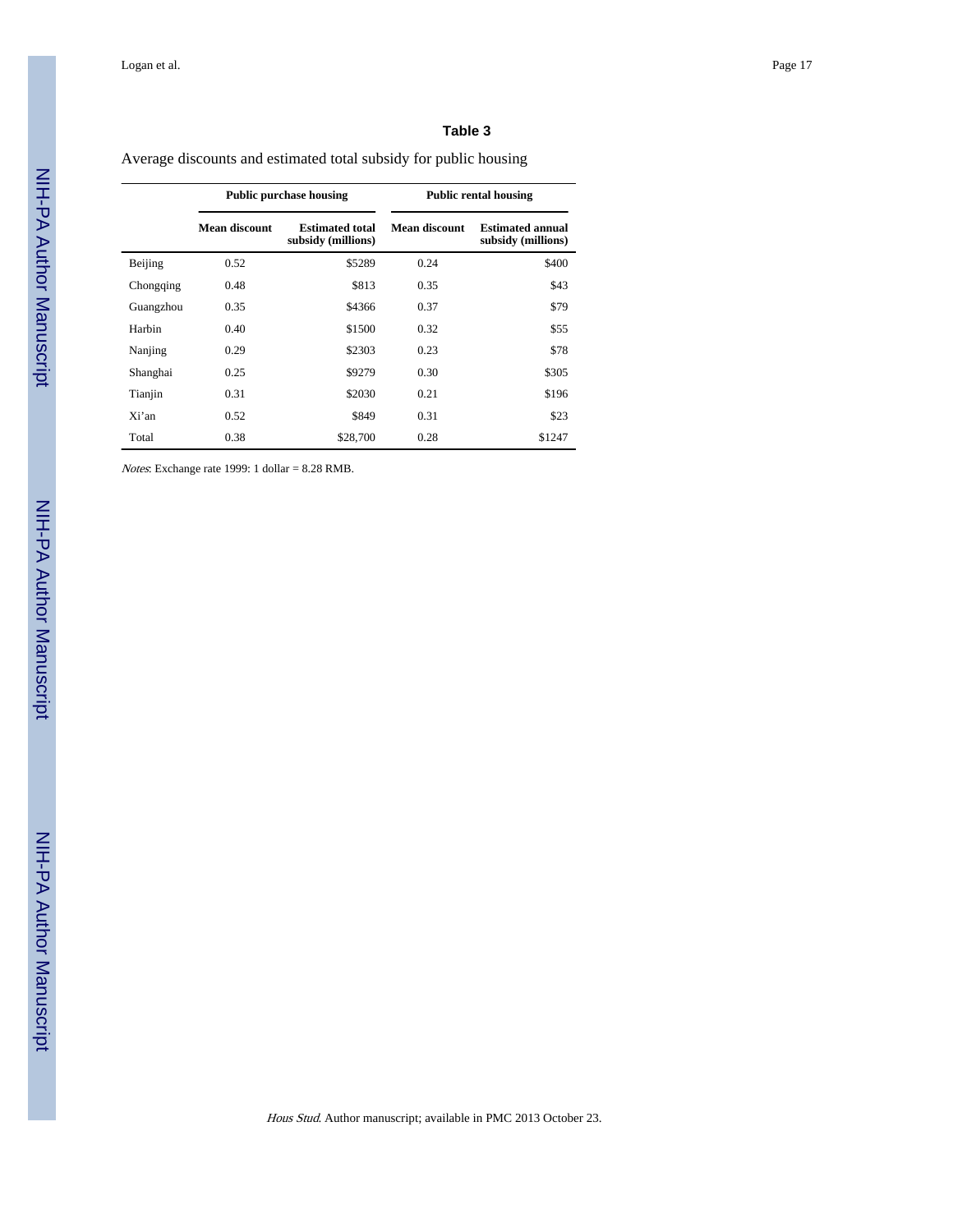Regression on estimated market value of public purchase housing and the ratio of the discount represented by the actual price paid

|                                                                  | <b>Housing market value</b>               | Discount ratio         |
|------------------------------------------------------------------|-------------------------------------------|------------------------|
| Constant                                                         | $3.178***$                                | $0.112$ $^{\ast}$      |
| City (Reference: Beijing)                                        |                                           |                        |
| Chongqing                                                        | $-0.831$ **                               | $0.037**$              |
| Guangzhou                                                        | $0.282***$                                | $0.186$ <sup>**</sup>  |
| Harbin                                                           | $-0.489$ **                               | $0.160$ <sup>**</sup>  |
| Nanjing                                                          | $-0.083$ <sup>*</sup>                     | $0.234***$             |
| Shanghai                                                         | $0.170**$                                 | $0.270**$              |
| Tianjin                                                          | $-0.024$                                  | $0.220$ **             |
| Xi'an                                                            | $-0.542$ **                               | $-0.003$               |
| Male or female (Reference: male)                                 | 0.015                                     | 0.013                  |
| Household head age                                               | $0.011*$                                  | $0.011$ **             |
| Age squared                                                      | $-8.02E-05$                               | $-7.98E - 005$ **      |
| Household size                                                   | $0.036***$                                | $-0.002$               |
| Years of education                                               | $0.022$ **                                | $0.003*$               |
| Spouse years of education                                        | $0.013***$                                | $-0.001$               |
| Occupation (Reference: manual worker)                            |                                           |                        |
| Head of work unit                                                | $0.228$ **                                | 0.013                  |
| Professional/technician                                          | $0.068*$                                  | 0.011                  |
| Staff or other personnel                                         | $0.180$ $^{\ast\ast}$                     | 0.007                  |
| Commercial or services                                           | $0.098***$                                | 0.008                  |
| Retired                                                          | $-0.006$                                  | $0.032*$               |
| Other unemployed                                                 | 0.019                                     | 0.014                  |
| Residence status                                                 |                                           |                        |
| Reference: urban native                                          |                                           |                        |
| Established urban migrant                                        | $0.047$ *                                 | $-0.007$               |
| Recent urban migrant                                             | $0.532**$                                 | $-0.104$ <sup>**</sup> |
| Living status (Reference: living with urban registration spouse) |                                           |                        |
| No spouse                                                        | $0.101$ $^{\ast}$                         | $-0.031$               |
| With rural registration spouse                                   | $-0.238$ <sup>**</sup>                    | 0.013                  |
| Recent within city move                                          | $0.508$ $\overset{**}{\phantom{}_{\sim}}$ | $-0.048$ <sup>**</sup> |
| $_{\rm N}$                                                       | 4357                                      | 4357                   |
| Degree of freedom                                                | 24                                        | 24                     |
| Adjusted r squared                                               | 0.402                                     | 0.241                  |

Notes: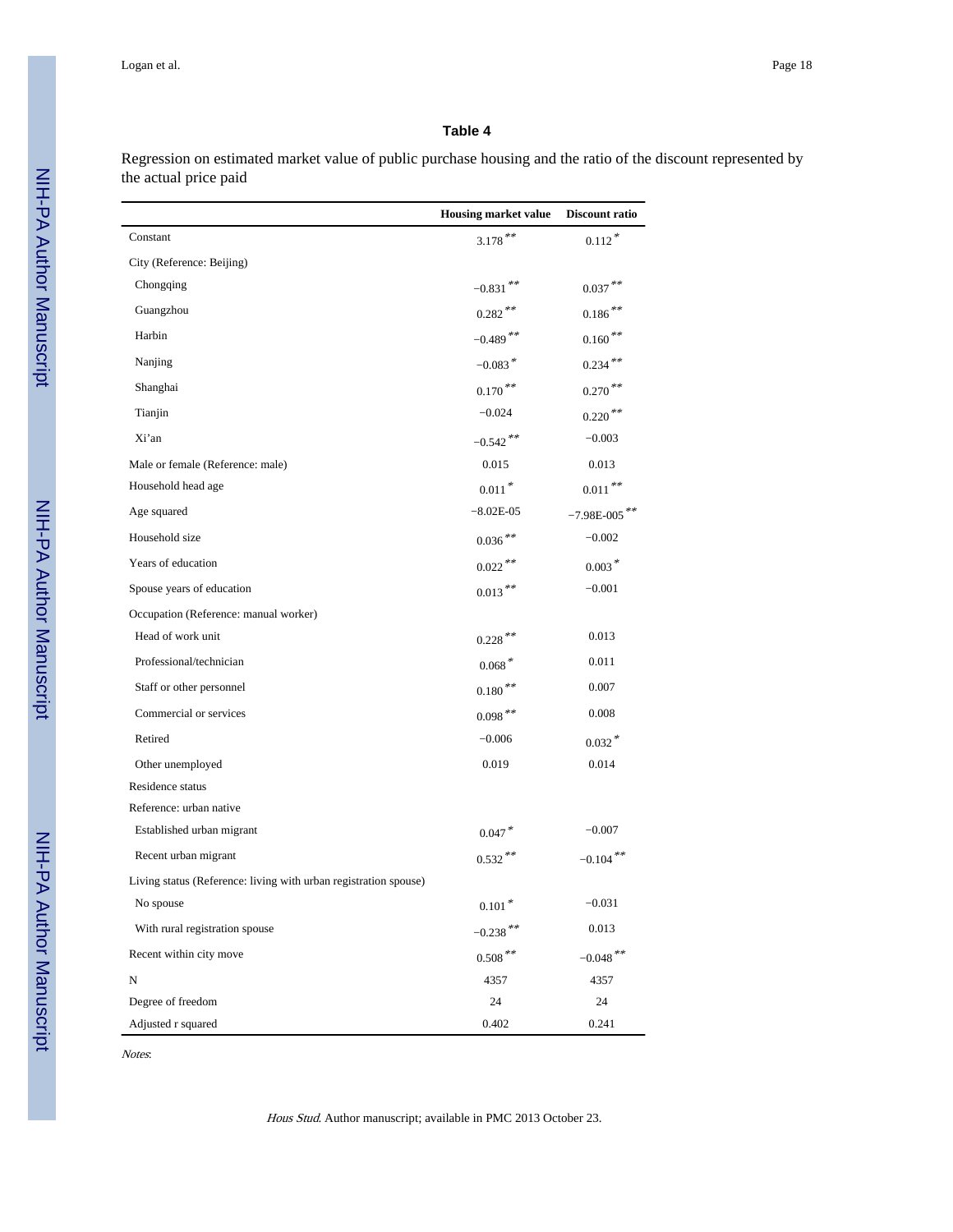Logan et al. Page 19

 $p < 0.05$ \*\*<br> $p < 0.01$ 

Dependent variable for the first model is ln (predicted market value of public purchase housing). Dependent variable for the second model is (1- (actual cost of public purchase housing)/(predicted market value)).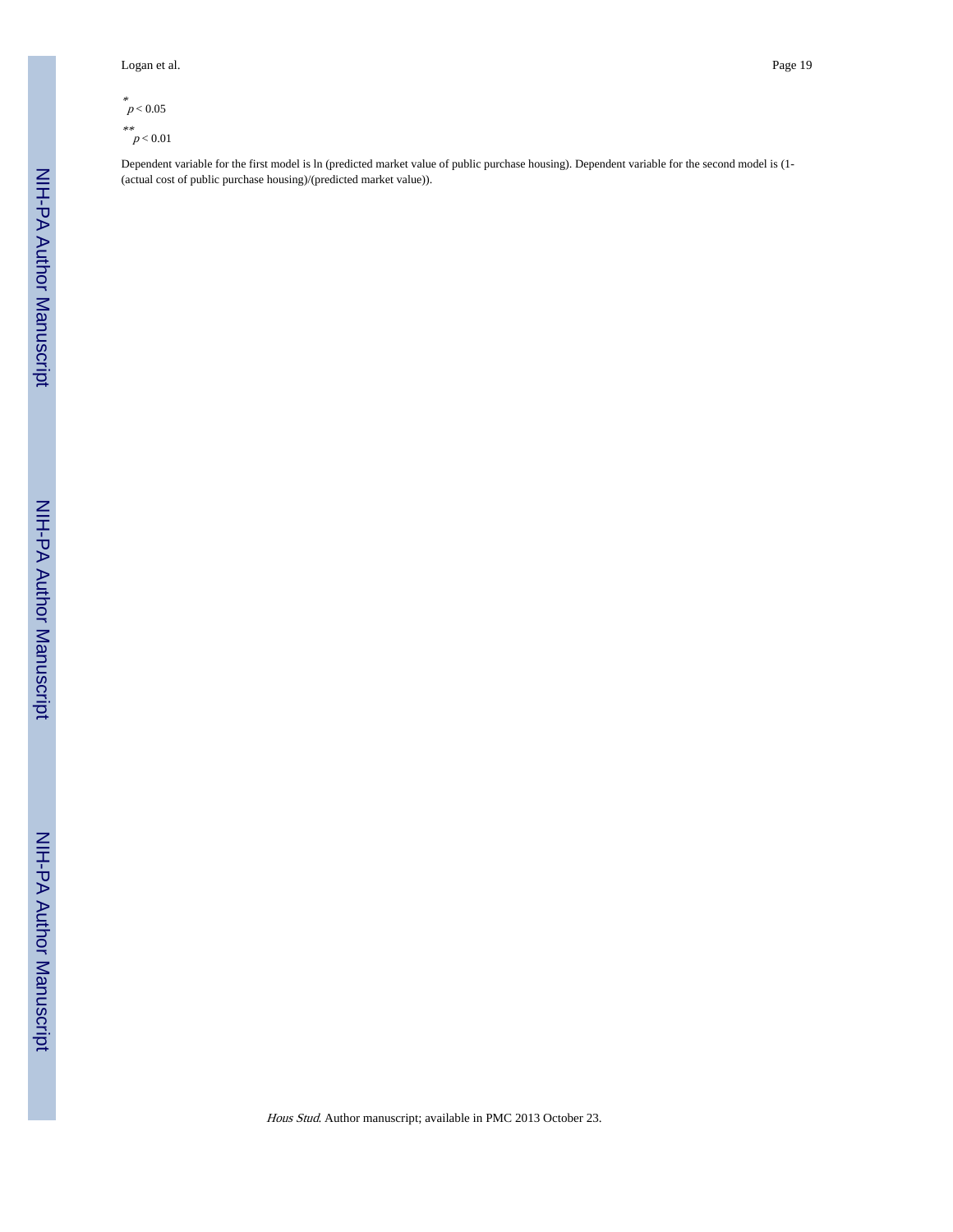Regression on estimated market rental value of public rental housing and the ratio of the discount represented by the actual rent paid

|                                                                  | Market rental value    | Discount ratio         |
|------------------------------------------------------------------|------------------------|------------------------|
| (Constant)                                                       | $5.015***$             | $0.765***$             |
| City (reference: Beijing)                                        |                        |                        |
| Chongqing                                                        | $-0.879$ **            | $-0.099$ **            |
| Guangzhou                                                        | $-0.047$               | $-0.074$ **            |
| Harbin                                                           | $-0.422$ **            | $-0.056$ <sup>**</sup> |
| Nanjing                                                          | $-0.236$ <sup>**</sup> | $0.030\,^*$            |
| Shanghai                                                         | $-0.383$ <sup>**</sup> | $-0.044$ **            |
| Tianjin                                                          | $-0.446$ **            | 0.015                  |
| Xi'an                                                            | $-0.837**$             | $-0.074$ **            |
| Male or female (Reference: male)                                 | $-0.041$ *             | $-0.015$ <sup>*</sup>  |
| Household head age                                               | $0.011$ **             | $0.004$ **             |
| Age square                                                       | $-8.81E - 005$ **      | $-3.87E - 005$ **      |
| Household size                                                   | $0.050**$              | $-0.005$               |
| Years of education                                               | $0.015***$             | $-0.001$               |
| Spouse years of education                                        | $0.008$ **             | $-0.002$               |
| Occupation (Reference: manual worker)                            |                        |                        |
| Head of work unit                                                | $0.213***$             | $-0.033$               |
| Professional/technician                                          | $0.086$ <sup>**</sup>  | 0.018                  |
| Staff or other personnel                                         | $0.070*$               | $-0.008$               |
| Commercial or services                                           | 0.031                  | $-0.021$ *             |
| Retired                                                          | 0.003                  | 0.001                  |
| Other unemployed                                                 | 0.025                  | 0.013                  |
| Residence status (Reference: urban natives)                      |                        |                        |
| Rural villagers                                                  | 0.091                  | $-0.344$ **            |
| Established urban migrants                                       | 0.026                  | $-0.013$               |
| Recent urban migrants                                            | $0.237***$             | $-0.183$ <sup>**</sup> |
| Established rural migrants                                       | $-0.044$               | $-0.357**$             |
| Recent rural migrants                                            | $0.108$ **             | $-0.445$ **            |
| Living status (Reference: living with urban registration spouse) |                        |                        |
| Individually                                                     | $0.095***$             | $-0.011$               |
| With rural registration spouse                                   | $-0.029$               | $-0.071$ **            |
| Recent within city move                                          | $0.306***$             | $-0.043$ **            |
| N                                                                | 4239                   | 4239                   |
| Degree of freedom                                                | 27                     | 27                     |